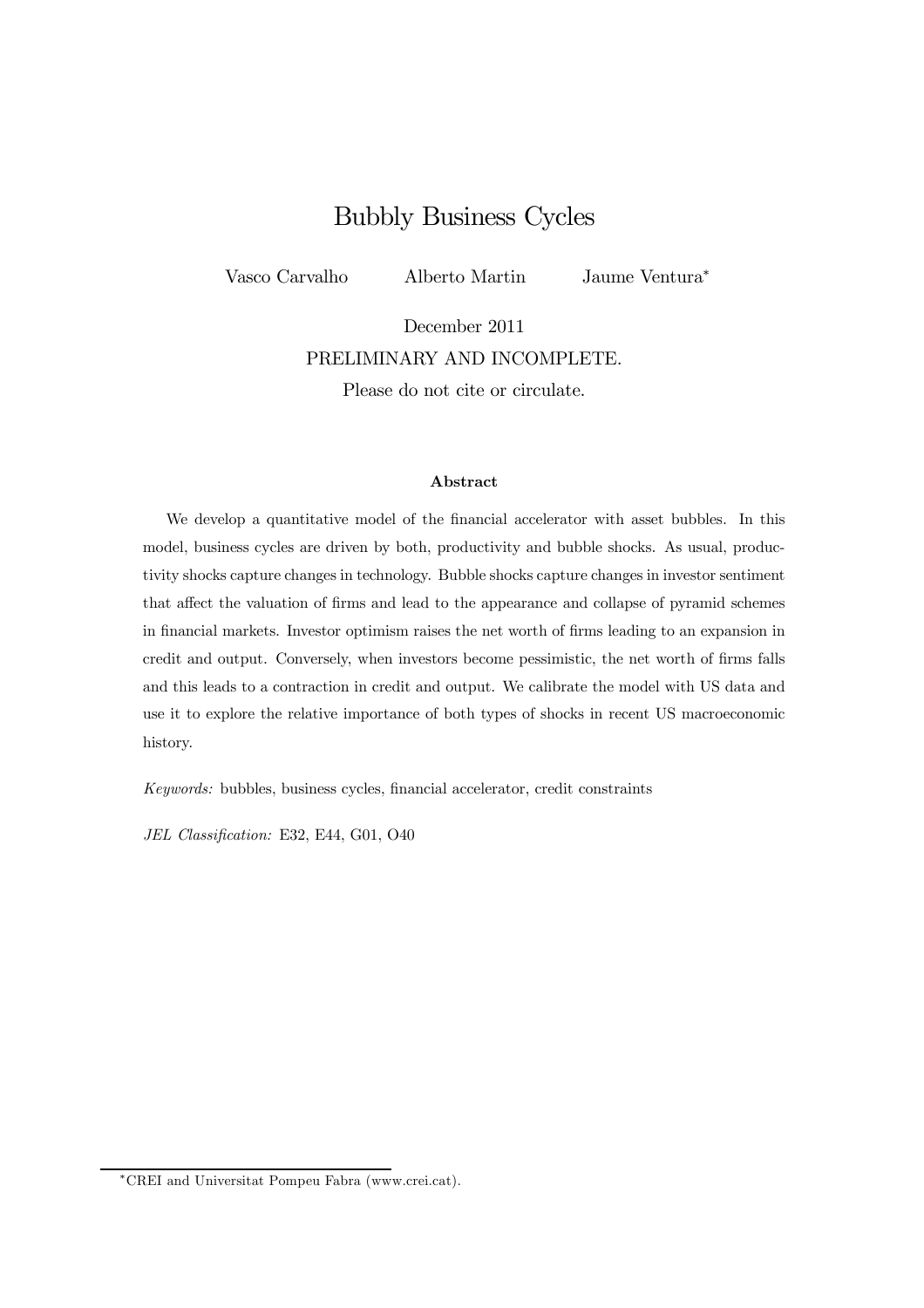Wealth has fluctuated significantly in recent US macroeconomic history. Figure 1 documents this by plotting the ratio of US household and non-profit net worth to GDP between 1950 and  $2009<sup>1</sup>$  Between 1950 and 1989, household net worth seemed relatively stable around an average value of 3.2 times GDP. This is not to say that there were fluctuations during this period. In the 1970's, for instance, there was a significant drop in wealth approximately at the time of the first oil shock. But all in all, these fluctuations seemed mild and short lived and wealth seemed to exhibit a significant degree of mean reversion. Beginning in 1990, however, this behavior changed dramatically. First, the level of wealth increased substantially relative to the previous four decades: between 1989 and 2009, its average level was around 4 times GDP. Second, the volatility of wealth increased as well. Within this period, as Figure 1 shows, it twice experienced bursts of high growth followed by sharp declines. This greater volatility is well-captured by the standard deviation of net worth, which increased from 0.16 between 1950 and 1989 to 0.45 between 1989 and 2009.

This evidence suggests that something has changed in the US economy over the course of the past two decades. To the extent that an economy's wealth tracks the productive possibilities of its assets, we can look at the macroeconomic environment for clues of the underlying causes of such a change. Has economic growth accelerated and become more volatile in the recent past? Has the productivity of the capital stock increased during this period? To address these questions, we begin by expressing the total expected income generated by an economy's capital stock at time  $t + 1$  as the sum of two components: a measure of total expected dividends or capital income, which we denote by  $D_{t+1}$ , and; a measure of the capital's expected residual value, which we denote by  $V_{t+1}^R$ . It follows that

$$
\rho_{t+1} \cdot V_t \equiv D_{t+1} + V_{t+1}^R,\tag{1}
$$

where we decompose the total return into the product of  $V_t$ , the value of the capital stock at time t, and  $\rho_{t+1}$ , its expected unit return.

Equation (1) is useful because it instructs us where to look for sources of variation in  $V_t$ . And, as it turns out, it can be easily taken to the data once it has been rearranged into the following expression:

$$
\frac{V_t}{Y_t} = \frac{\alpha_{t+1} \cdot (1 + g_{t+1})}{\rho_{t+1} - (1 - \delta)},
$$
\n(2)

where  $Y_t$  denotes total output,  $\alpha_{t+1}$  denotes expected capital income (net of taxes) as a share of

 $1$ Data on household and non-profit net worth for the US was obtained from the Flow of Funds at the Federal Reserve. This series tracks the evolution of household assets and liabilities over time valued at market prices. To the extent that households are directly or indirectly the ultimate owners of the economy's entire capital stock, this series thus reflects the evolution of the market value of this capital stock over time. In reality, though, US households own some capital abroad and part of the US capital stock is in turn owned by foreigners. To account for this, we substract throughout the US net foreign asset position from the net worth series.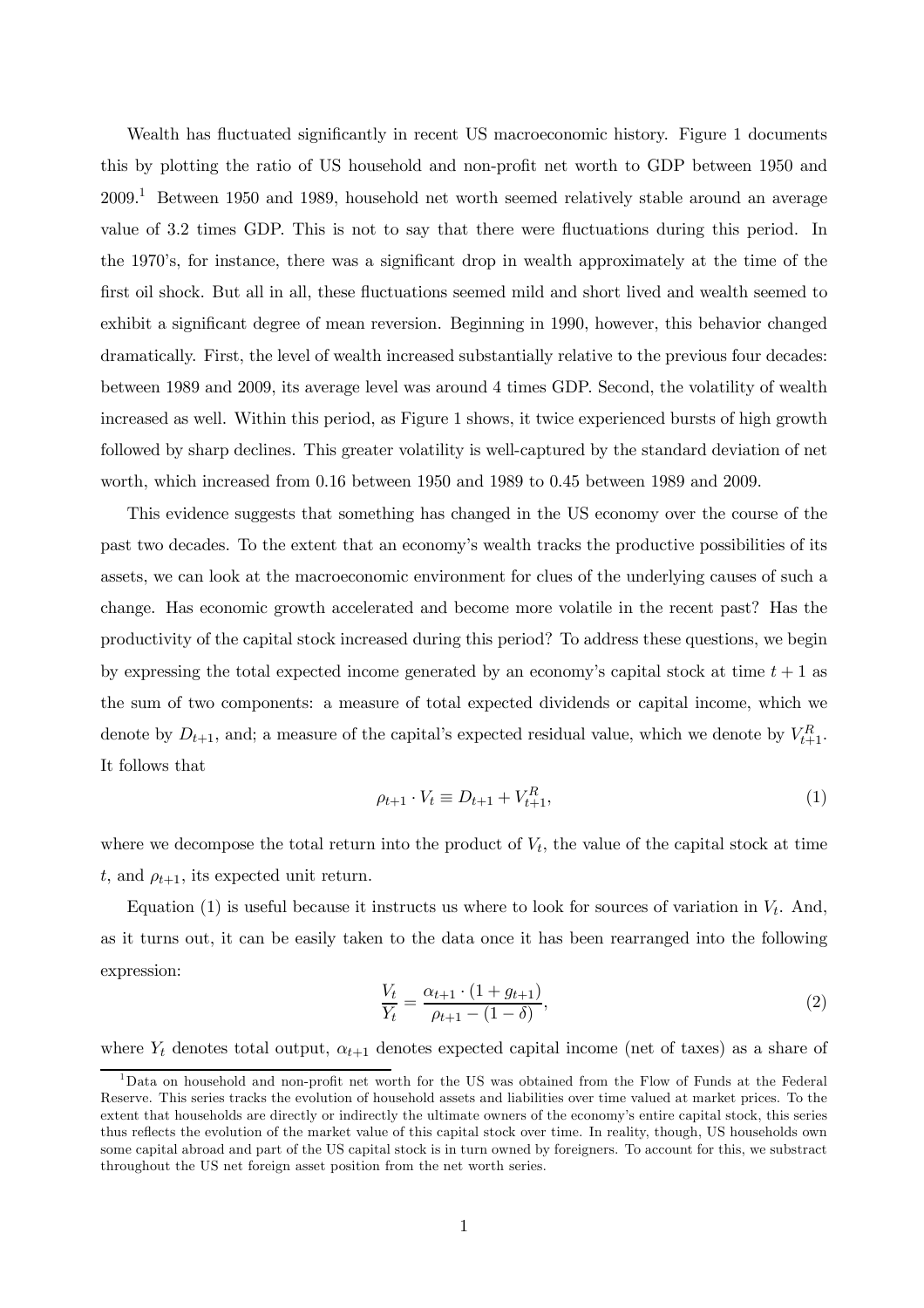output,  $g_{t+1}$  denotes expected real output growth and  $\delta$  denotes the rate of physical depreciation.<sup>2</sup> These variables are not directly observable and they can be obtained from standard sources.<sup>3</sup> The only exception is  $\rho_{t+1}$ , that is, the expected return to holding one unit of the economy's aggregate capital stock, including equipment, housing, etc... In practice, we construct it by taking into account the distribution of household wealth among different asset classes like equity, real estate, bonds and deposits.<sup>4</sup>

Once we have data on these variables, we can use Equation (2) to determine the extent to which they account for the evolution of wealth. It is remarkable to note that, despite the crudeness of the method, they do a good job on average for the sample period as a whole. Indeed, using Equation (2), we find that  $\frac{V_t}{V_t}$  $\frac{\partial}{\partial t} \approx 3.2$ . This is surprisingly close to the true average value of household net worth as depicted in Figure 1, which was equal to 3.5 times GDP for the entire period 1950-2009. But does Equation (2) account equally well for the level of net worth in each of the subsamples identified above? Here the answer is negative. If we consider the period 1950-1989, we find that  $V_t$  $\frac{V_t}{V_t} \approx 3$  and it still seems quite close to the observed value of 3.2. But if we consider instead the period 1990-2009, we find that  $\frac{V_t}{V_t}$  $\frac{\partial}{\partial t} \approx 3.4$  while the observed value of the capital stock averaged 4 times GDP. This is consistent with the popular notion that the evolution of wealth since the late 1990s has not been led only by changes in fundamentals, but also by bubbles in the markets for key assets like equity and real estate.<sup>5</sup>

In order to further examine the merits of this idea, we can analyze the evolution of Equation (2) on a yearly basis.<sup>6</sup> Figure 2, in which the solid line tracks the observed value of household wealth whereas the dashed line tracks the estimated value of  $\frac{V_t}{V}$  $\frac{\partial}{\partial t}$ , displays the results of this exercise. The figure confirms our previous findings in terms of averages. From 1950 until the late 1980s,

<sup>&</sup>lt;sup>2</sup>Equation (1) follows from dividing Equation (2) by output and assuming that  $V_{t+1}^R = (1 - \delta) \cdot V_t$ . Note that this last step implictly assumes that the unit price of capital remains constant between t and  $t + 1$ . This assumption has little effect on our numerical calculations below.

<sup>&</sup>lt;sup>3</sup>Throughout, we obtain the series for  $\alpha_{t+1}$  and  $g_{t+1}$  from the BEA database whereas  $\delta$  is obtained from Rios-Rull (1996). We adjust  $\alpha$  to take into account the self employed as in Gollin (2002), and we use its value net of capital taxation calculated from OECD data as in Mendoza et al. (1994).

<sup>&</sup>lt;sup>4</sup>To construct  $\rho_{t+1}$ , we use the actual shares of equity and real estate in the household balance sheet. We compute the return to equity by using the S&P 500 price and dividend series as in Jagannathan et. al. (2000). We assign to the rest of the portfolio a return equal to the real interest rate, calculated from the 3-month Tbill nominal interest rate. This is because we have not at this point been able to compute a series of returns on real estate, which would require data on rents and depreciation that we do not yet have.

<sup>&</sup>lt;sup>5</sup>In fact, the behavior of net worth during this period largely mirrored the behavior of stock and real estate prices. The first rise and fall of wealth depicted in Figure 1, which occured between 1995 and 2000, coincided exactly with the rise and fall of the stock market. The second rise and fall of wealth, which took place between 2002 and 2008, coincided largely with the rise and fall of real estate prices although the evolution of equity prices played an important role as well.

<sup>&</sup>lt;sup>6</sup>This calculation is not straightforward because we have only the realizations, and not the expectations, of the different variables. This is especially problematic for the calculation of  $\rho$ , since observed returns tend to be highly volatile. The methodology of Jagannathan et al. (2000) that we use to compute the return on equity partially takes care of this concern by replacing capital gains with a measure of dividend growth. As for the real interest rate, we deal with this concern by taking the moving average over a 10 year window.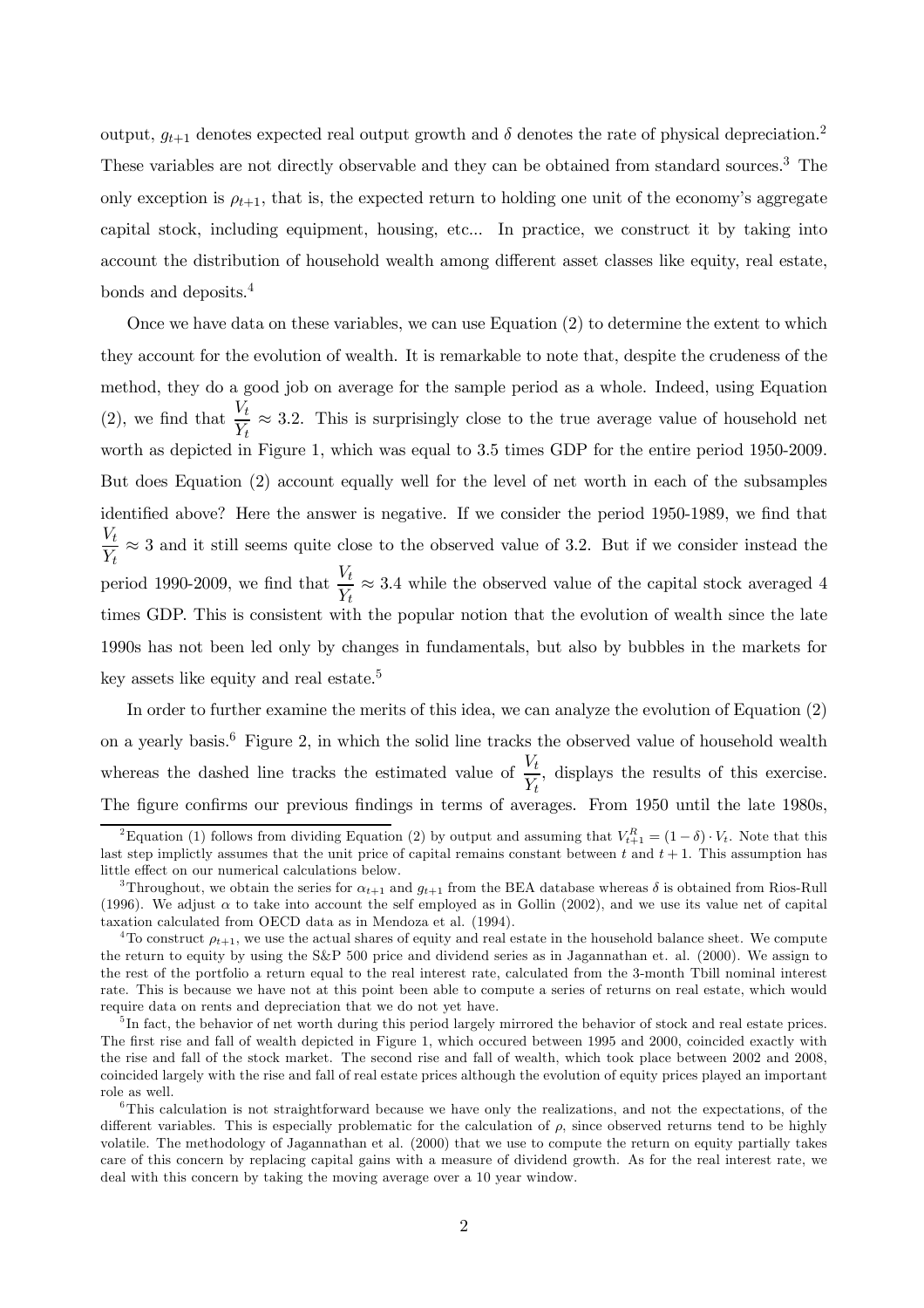the estimated value of  $\frac{V_t}{V_t}$  $\frac{\partial L}{\partial Y_t}$  and the actual value of household wealth both seem stable and similar to one another. Starting in the early 1990s, however, they diverge as household wealth increases substantially above the estimated value of  $\frac{V_t}{V_t}$  $\frac{\partial}{\partial t}$ . This difference is maintained until the end of the sample, even though wealth experiences two episodes of rapid growth with subsequent collapses while the estimated value of  $\frac{V_t}{V_t}$  $\frac{\partial}{\partial t}$  seems to rise gradually over time. Figure 2 depicts this clearly through the dotted line at the bottom of the figure, which is labeled "Estimated Bubble" and is calculated simply as the difference between the solid and dashed lines. This line remains close to zero between 1950 and the early 1990s. Between 1994 and 2008, however, it experiences two episodes of rapid growth during which it crosses the one-GDP threshold before quickly falling again. This suggests, once again, that it is difficult to account for the large movements in wealth of the past two decades by invoking changes in macroeconomic variables alone.<sup>7</sup>

At the very least, the previous evidence indicates that bubbles may have played an important role in recent macroeconomic history.<sup>8</sup> And yet, despite this evidence and despite widespread talk of bubbles in recent years, macroeconomic models of bubbles remain scarce. Those models that do exist, moreover, are qualitative in nature and are difficult to integrate into the state-of-the-art framework used for macroeconomic analysis. This paper fills this gap by developing a quantitative model of the financial accelerator with bubbles. In this model, business cycles are driven by two types of shocks: fundamental shocks that affect technology; and bubble shocks that lead to the appearance and collapse of pyramid schemes in financial markets. Our objective is to explore the business cycles that arise in the model and relate them to actual data. In particular, we plan to calibrate the model with data from industrialized economies and use it to explore the relative importance of both types of shocks in recent macroeconomic history.

The model developed here builds upon previous work by Martin and Ventura (2011a, 2011b). The first of these papers develops the basic theoretical framework that we use here, and it also provides a full characterization of bubbly equilibria in a simple model of financial frictions. The second of these papers uses some of these equilibria to re-interpret the origin of the recent financial

<sup>&</sup>lt;sup>7</sup>Incidentally, this presumption is consistent with the conclusions of detailed studies that have analyzed equity and real estate markets separately. LeRoy (2004), for instance, documented that the growth in the value of US equity between 1995 and 2000 far exceeded the growth of corporate earnings and of dividends. He also considered and discarded other popular explanations for the rise in equity values, most notably those based on demographics and on the valuation of intangible capital. In a similar vein, Shiller (2005) analyzed and also discarded popular explanations for the run-up in home prices during the early 2000s, which were based on the evolution of demographics, the interest rate and construction costs. Today, these explanations seem even less plausible because they should also be consistent with the ensuing collapse in prices.

<sup>&</sup>lt;sup>8</sup>We are cautious in our interpretation of the evidence because we recognize that it admits other explanations. One possibility, for instance, is that people make mistakes. If individuals consistently over- or under-predict the rate of return to capital, the observed value of the capital stock will differ from its estimated value. Although this possibility has led to interesting macroeconomic research in recent years, we choose instead to explore the macroeconomic implications of asset bubbles.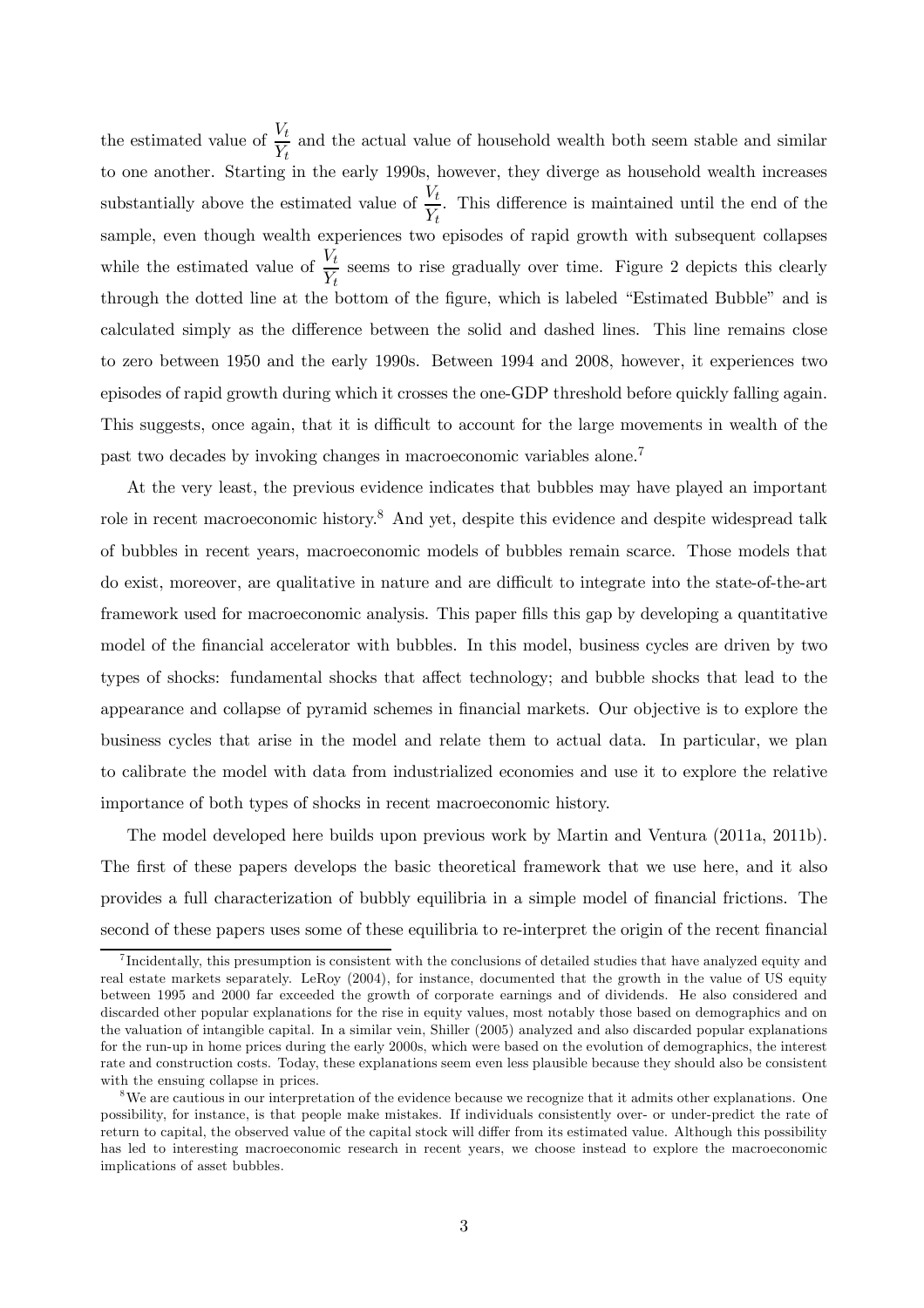crisis and the theoretical merits of alternative policy proposals to deal with it. Here we generalize the model substantially to study its quantitative implications. The general model cannot be analyzed using the simple analytical methods used in the two previous papers. Instead, we compute approximations to equilibria using the sparse-grid collocation methods proposed by Krueger and Kubler (2004).

The framework used by this paper is closely related to the recent body of work that has studied the effects of bubbles in the presence of financial frictions: (i) Caballero and Krishnamurthy (2006) and Farhi and Tirole (2011) show that bubbles can be a useful source of liquidity;<sup>9</sup> (ii) Kocherlakota (2009), Martin and Ventura (2011a) and Miao and Wang (2011) show that bubbles can also raise collateral or net worth; and (iii) Ventura (2011) shows that bubbles can lower the cost of capital. Unlike these papers, we explicitly introduce bubbles as shocks to asset-prices into an otherwise standard business-cycle model with financial frictions.<sup>10</sup> Finally, there are two papers that have used rational bubbles to interpret recent macroeconomic developments more directly: Kraay and Ventura (2007) use a model of bubbles and capital flows to study the origin and effects of global imbalances, while Martin and Ventura (2011a) use a model of bubbles and the financial accelerator to interpret the 2007-08 financial crisis and its effects. Our model is also related to the vast work on macroeconomic models with financial frictions, in which asset prices play an important role in determining the level of financial intermediation and economic activity.<sup>11</sup> Our theory differs from these models in that asset prices are not only a channel through which traditional or fundamental shocks are transmitted, but they are also the source of shocks themselves.

The paper is organized in four sections. Section one describes our model of bubbly business cycles. Section two then presents a series of experiments to develop intuitions about the mechanisms that drive business cycles in the model. Section three describes our attempt to use the model to interpret recent U.S macroeconomic history. Section four takes stock of what has been achieved here and sets an ambitious agenda for further research.

<sup>&</sup>lt;sup>9</sup>There is, of course, a long tradition of papers that view fiat money as a bubble. Indeed, Samuelson (1958) adopted this interpretation. For a recent paper that also emphasizes the liquidity-enhancing role of fiat money in the presence of financial frictions, see Kiyotaki and Moore (2008).

 $10$ To the best of our knowledge, Aoki and Nikolov (2011) is the only other paper that tries to study the effects of bubbles in a quantitative macroeconomic model.

 $11$  Here we are referring to the huge macroeconomic literature on the financial accelerator that originated with the seminal contributions by Bernanke and Gertler (1989) and Kiyotaki and Moore (1997).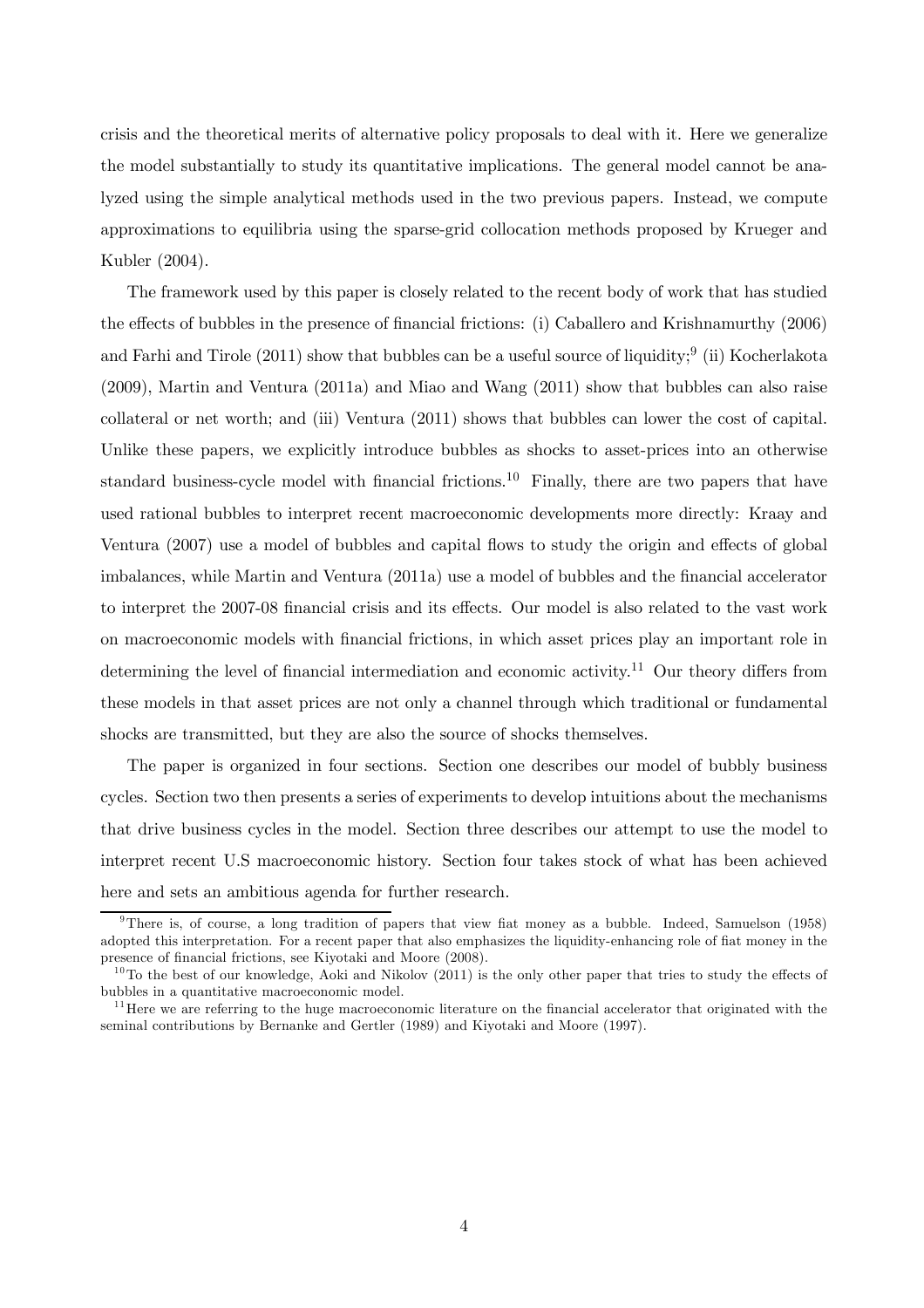## 1 A model of bubbly business cycles

We describe next an economy inhabited by an infinite sequence of overlapping generations. All generations live  $T + 1$  periods and have the same size. Each generation contains a continuum of identical households who supply labor, receive a wage and save part of it before retiring. After this, households live off their savings. We normalize the measure of living households to one, meaning that each generation of households has measure  $(T + 1)^{-1}$ .

Firms produce goods using a common technology. Firms differ, however, depending on who controls them. Each generation contains an infinitesimal measure of identical entrepreneurs who have an innate skill to identify and exploit good investment opportunities. Firms controlled by an entrepreneur are labeled  $E$ -firms, while firms not controlled by an entrepreneur are labeled as N-firms. We model the innate skill of entrepreneurs by assuming that the investment technology of  $E$ -firms is better than that of  $N$ -firms. In the absence of any friction, all investment would take place within E-firms and the equilibrium would be efficient.

But we assume that giving the entrepreneur the control of the firm allows him/her to appropriate the firm's assets, reducing the return to other owners/creditors. This inability to control the entrepreneur implies that  $E$ -firms maximize the entrepreneur's utility, while  $N$ -firms maximize their value as usual. This agency cost reduces the ability of  $E$ -firms to raise funds, making them unable to absorb all the savings in the economy. As a result, and despite their inferior investment technology, some investments take place in N-firms. This inefficiency creates the conditions for bubbly business cycles to exist.

Households and firms interact in labor and financial markets. We assume throughout that these markets are competitive and frictionless. Indeed, our Bubbly Business Cycle (BBC) model is nothing but a Real Business Cycle (RBC) model with an agency cost. This minimal departure is crucial, however, since it is needed to generate bubble-driven business cycles alongside the usual productivity-driven business cycles. More formally, we define  $s_t$  as the vector of all shocks in period t. As we shall see, in our theory this vector includes both productivity and bubble shocks. Then, we define  $s^t$  as a history of shocks until period t, i.e.  $s^t = \{s_0, s_1, ..., s_t\}$ ; and we let  $S_t$  be the set of all possible histories, i.e.  $s^t \in S_t$ . We also define  $\pi_{s^t s^{t+n}}$  as the probability of history  $s^{t+n}$  in period t and history  $s^t$ .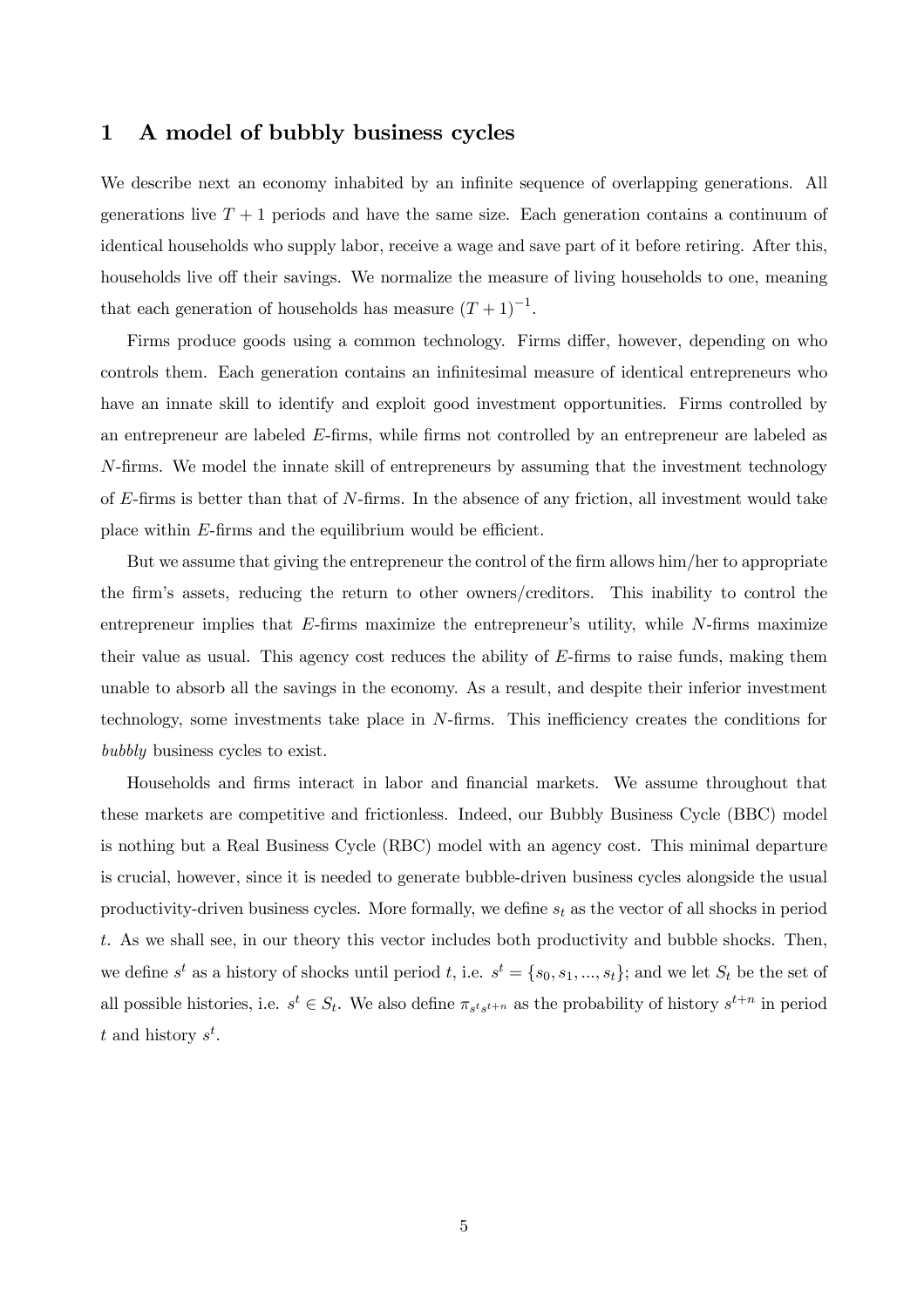#### 1.1 Households

Households supply labor and savings to firms in the labor and financial markets. The representative household of generation  $\tau$  maximizes the following utility function:

$$
U_{\tau,s^t}^H = \sum_{n=t}^{\tau+T} \sum_{s^n \in S_n} \pi_{s^t s^n} \cdot \beta^{n-t} \cdot \frac{\left(c_{\tau,s^n}^H\right)^{1-\gamma} - 1}{1-\gamma}
$$
(3)

where  $c_{\tau,s}^H$  is the consumption of the representative household of generation  $\tau$  in period t given the history  $s^t$ ; and  $\beta \in (0, +\infty)$  and  $\gamma \in (0, +\infty)$ . Throughout, we refer to  $\beta$  and  $\gamma$  as the discount factor and the risk aversion. We do not allow these preference parameters to vary across generations. Hence, we do not include preference shocks in the vector  $s_t$ .

The single source of income for the representative household is labor. In particular, the household supplies one unit of labor until  $\tau + T^R$  and then retires. We assume all active households have the same labor productivity, and define  $w_{s^t}$  as the common wage for one unit of labor in period t and history  $s^t$ . Naturally, the representative household would like to save part of this labor income to finance consumption during retirement. To do this, the household can buy and sell securities in competitive financial markets. Consider a security that is traded in period  $t$  in history  $s^t$  and delivers a payment equal to  $a_{s^{t+1}}$  in period  $t+1$  in history  $s^{t+1}$ . The price of this security is  $q_{s^t s^{t+1}} \cdot a_{s^{t+1}}$ , where  $q_{s^t s^{t+1}}$  is the market price in period t and history  $s^t$  of one unit of output delivered in period  $t+1$  in history  $s^{t+1}$ . With this notation at hand, we can write the budget constraint of the representative household as follows:

$$
c_{\tau,s^t}^H = \begin{cases} w_{s^{\tau}} - \sum_{s^{t+1} \in S_{t+1}} q_{s^{\tau} s^{\tau+1}} \cdot a_{\tau,s^{\tau+1}} & \text{if } t = \tau \\ w_{s^t} + a_{\tau,s^t} - \sum_{s^{t+1} \in S_{t+1}} q_{s^t s^{\tau+1}} \cdot a_{\tau,s^{t+1}} & \text{if } \tau < t \le \tau + T^R \\ a_{\tau,s^t} - \sum_{s^{t+1} \in S_{t+1}} q_{s^t s^{\tau+1}} \cdot a_{\tau,s^{t+1}} & \text{if } \tau + T^R < t < \tau + T \\ a_{\tau,s^{\tau+T}} & \text{if } t = \tau + T \end{cases} \tag{4}
$$

Equation (4) says that in period t in history  $s<sup>t</sup>$  the consumption of the representative household equals labor income plus the value of the securities purchased in period  $t-1$  minus the value of the securities purchased in period  $t$ . It also says that: (i) the household starts with zero financial wealth, i.e.  $a_{\tau,s^{\tau}} = 0$ ; and (ii) even though financial wealth can be negative in some periods and histories, all debts must be paid before the representative household dies, i.e.  $a_{\tau,s^{\tau+T+1}} = 0$ .

The representative household maximizes Equation (3) subject to Equation (4) and this implies:

$$
\pi_{s^t s^{t+1}} \cdot \beta \cdot \left(\frac{c_{\tau,s^{t+1}}^H}{c_{\tau,s^t}^H}\right)^{-\gamma} = q_{s^t s^{t+1}} \tag{5}
$$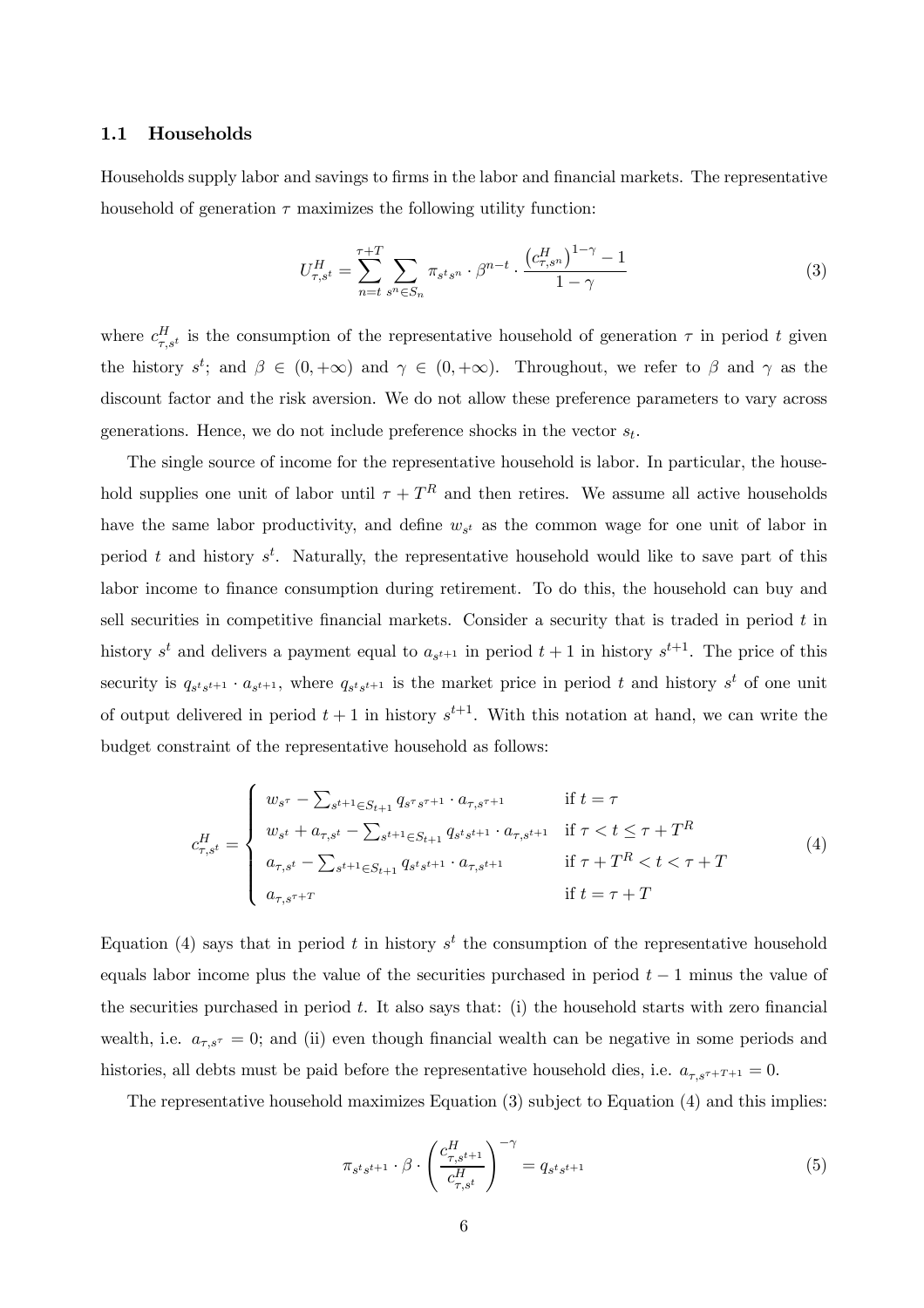Equation (5) says that, as usual, the ratio of marginal utilities of consumption equals the ratio of prices of output in all periods and histories.

This completes the description of the problem of the representative household of generation  $\tau$ . For given wages and security prices, Equations (4), and (5) determine consumption and security holdings in all periods and histories. To simplify, we have stripped households of all labor-related decisions such as choosing education, employment or retirement age. Indeed, the only decisions that households make are financial ones. Given their income profile and their preferences, the main reason households go to financial intermediaries is to save part of their labor income while they work to sustain consumption after retirement. In addition, the rich array of securities offered by financial intermediaries also allows them to obtain some insurance against aggregate shocks that have disproportionate effects on their labor income.

### 1.2 Firms

Firms demand labor and savings from households in the labor and financial markets. As mentioned, there are two types of firm, depending on how control is assigned. N-firms are controlled by all their owners and do not suffer from agency problems, but they have low investment efficiency. E-firms are controlled by entrepreneurs and have high investment efficiency, but they suffer from agency problems. We describe each of these firms in turn.

#### 1.2.1 N-firms

The typical N-firm invests to produce capital, and hires labor to combine it with capital and produce output. Let  $k_{s^t}^N$  and  $y_{s^t}^N$  be the stock of capital and output produced by the typical N-firm in period t and history  $s^t$ . To do this, this firm has access to the following technologies:

$$
y_{s^t}^N = A_{s^t} \cdot \left(l_{s^t}^N\right)^{1-\alpha} \cdot \left(k_{s^t}^N\right)^{\alpha} \tag{6}
$$

$$
k_{s^{t+1}}^N = I_{s^t}^N + (1 - \delta) \cdot k_{s^t}^N \tag{7}
$$

where  $l_{s}^{N}$  and  $I_{s}^{N}$  are the employment and investment chosen by the N-firm in period t in history  $s^t$ . We refer to  $A_{s^t}^Q$  $\mathcal{L}_{s^t}$  as the productivity shock, and it is one of the elements of the vector  $s_t$ . We refer to  $\delta \in (0, +\infty)$  as the depreciation rate. Equation (6) says that production can be well approximated by a standard Cobb-Douglas production, while Equation (7) says that the capital of the firm equals new investment plus used capital. For simplicity, we assume that used capital can always be converted back into output one-to-one, that is, we have that  $I_{s^t}^N \in [-(1-\delta) \cdot k_{s^t}^N, +\infty)$ .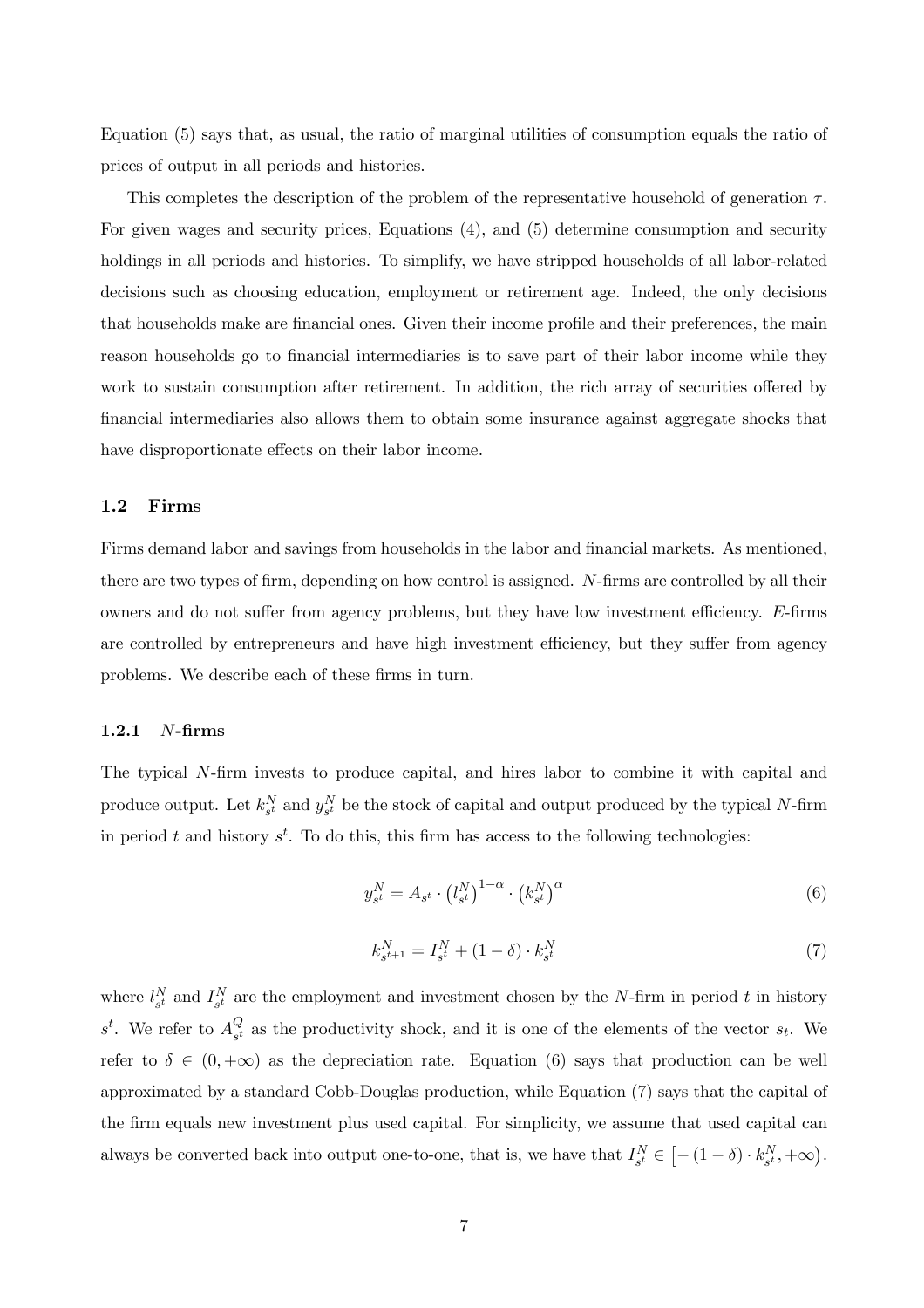As a result, the price of used capital is always one.

Let  $V_{s^t}^N$  be the amount of financing that the N-firm obtains by issuing securities and selling them to the competitive financial intermediaries. Although the model admits other interpretations, we find it useful to think of  $V_{s^t}^N$  as the value or market price of the N-firm and holders of these securities as the owners of the firm. This value depends on the employment and investment plan that is implemented by the firm. The owners have control of the firm and choose a plan that maximizes the firm's value:

$$
V_{s^t}^N = \max_{\left\langle l_{s^{t+1}}^N, l_{s^{t+1}}^N \right\rangle} \sum_{s^{t+1} \in S_{t+1}} q_{s^t s^{t+1}} \cdot \left( y_{s^{t+1}}^N - w_{s^{t+1}} \cdot l_{s^{t+1}}^N - I_{s^{t+1}}^N + V_{s^{t+1}}^N \right) \tag{8}
$$

subject to Equations (6) and (7). Equation (8) simply says that the price of the  $N$ - firm in period t equals the discounted value of the dividend plus the price one period ahead. The dividend is the profit from sales minus any investment expenses.

A crucial aspect of the theory is the determination of equilibrium firm values. Recall that  $V_{s^{t+1}}^N$ is the value of the N-firm after dividends have been distributed. At this point, the firm contains capital ready to produce the next period. It is commonplace then to assume that the market price of the firm coincides with the market price of this capital, which is called the fundamental. We do not impose this restriction and instead allow the firm to contain also bubbles. Then, the price of the firm consists of the price of its capital plus these bubbles:

$$
V_{s^t}^N = k_{s^{t+1}}^N + b_{s^t}^N \tag{9}
$$

where  $b_{s^t}^N$  is the bubble of the representative N-firm. Equation (9) says that the market price of a firm equals the fundamental plus the bubble. Bubbles are pyramid schemes by which financing is obtained today because tomorrow the firm will be able to raise enough new financing to pay for today's financing. Obviously, not all bubbles are possible. We shall later characterize the set of stochastic processes for  $b_{s^t}^N$  that are consistent with equilibrium and explore their macroeconomic implications.

Using this characterization of firm values, the optimal employment and investment policy of the representative N-firm is obtained as follows:

$$
(1 - \alpha) \cdot A_{s^t}^Q \cdot \left(\frac{k_{s^t}^N}{l_{s^t}^N}\right)^{\alpha} = w_{s^t} \tag{10}
$$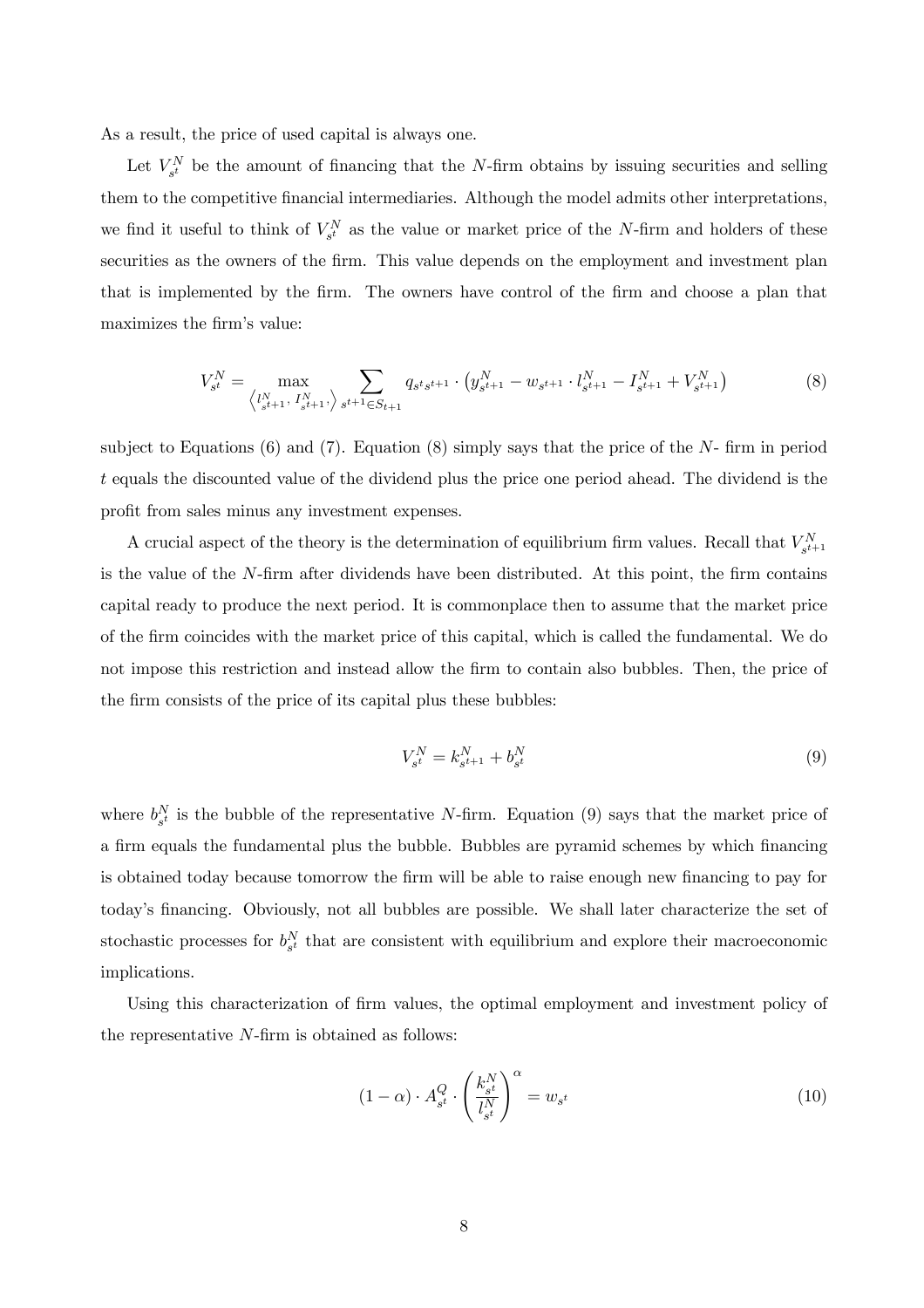$$
\sum_{s^{t+1} \in S_{t+1}} q_{s^t s^{t+1}} \cdot \left( \alpha \cdot A_{s^{t+1}}^Q \cdot \left( \frac{(1-\alpha) \cdot A_{s^{t+1}}^Q}{w_{s^{t+1}}} \right)^{\frac{1-\alpha}{\alpha}} + 1 - \delta \right) = 1 \tag{11}
$$

Equation  $(10)$  says that the N-firm hires workers until their marginal product of labor equals the wage. Equation  $(11)$  says that the N-firm invests until the marginal product of capital discounted at market prices equals the cost of capital, which is one. Equation (11) assumes that N-firms are active and this will indeed be the case in the equilibria that we consider below.

Equations  $(8)$ ,  $(9)$ ,  $(10)$  and  $(11)$  imply that:

$$
b_{s^t}^N = \sum_{s^{t+1} \in S_{t+1}} q_{s^t s^{t+1}} \cdot b_{s^{t+1}}^N \tag{12}
$$

We say that a firm is creating new bubbles if the discounted value of the bubble in period  $t + 1$ exceeds the value of the bubble in period t, i.e.  $b_{s^t}^N < \sum_{s^{t+1} \in S_{t+1}} q_{s^t s^{t+1}} \cdot b_{s^{t+1}}^N$ . Equation (12) says that bubble creation is not possible in an  $N$ -firm. That is,  $N$ -firms can run pyramid schemes but cannot start new ones. As we shall show next, it is the entrepreneurs who do the latter.

## 1.2.2 E-firms

Consider next the firm managed by the representative entrepreneur of generation  $\tau$ . For brevity, we shall refer to this firm as the representative  $E$ -firm even though there is one such firm for every living generation.<sup>12</sup> Let  $k_{\tau,s}^E$  and  $y_{\tau,s^t}^E$  be the amount of capital and output produced by the representative E-firm in period t and history  $s^t$ . Then, we can write the technologies available to this firm as:

$$
y_{\tau,s^t}^E = A_{s^t}^Q \cdot \left(l_{\tau,s^t}^E\right)^{1-\alpha} \cdot \left(k_{\tau,s^t}^E\right)^{\alpha} \tag{13}
$$

$$
k_{\tau,s^{t+1}}^E = A_{s^t}^K \cdot \left[ I_{\tau,s^t}^E + (1 - \delta) \cdot k_{\tau,s^t}^E \right] \tag{14}
$$

where  $l_{\tau,s^t}^E$  and  $I_{\tau,s^t}^E$  are the employment and investment chosen by the E-firm in period t in history t; and  $A_{s^t}^K \in (1, +\infty)$ . A quick comparison of Equations (6)-(7) and (13)-(14) shows that E-firms are better at producing capital from both new investments and used capital. This is the advantage of giving the control of the firm to the entrepreneur.

The disadvantage of giving the control of the firm to the entrepreneur is that he/she will choose employment and investment policy so as to maximize his/her utility rather than the value of the firm. In itself, this would not be a problem if the entrepreneur could commit to make appropriate payments to the holders of any security that the firm issues. But we shall not allow this. Instead,

 $12$ That is, there is one representative E- firm for each generation of entrepreneurs. We describe one such firm and then we will aggregate appropriately.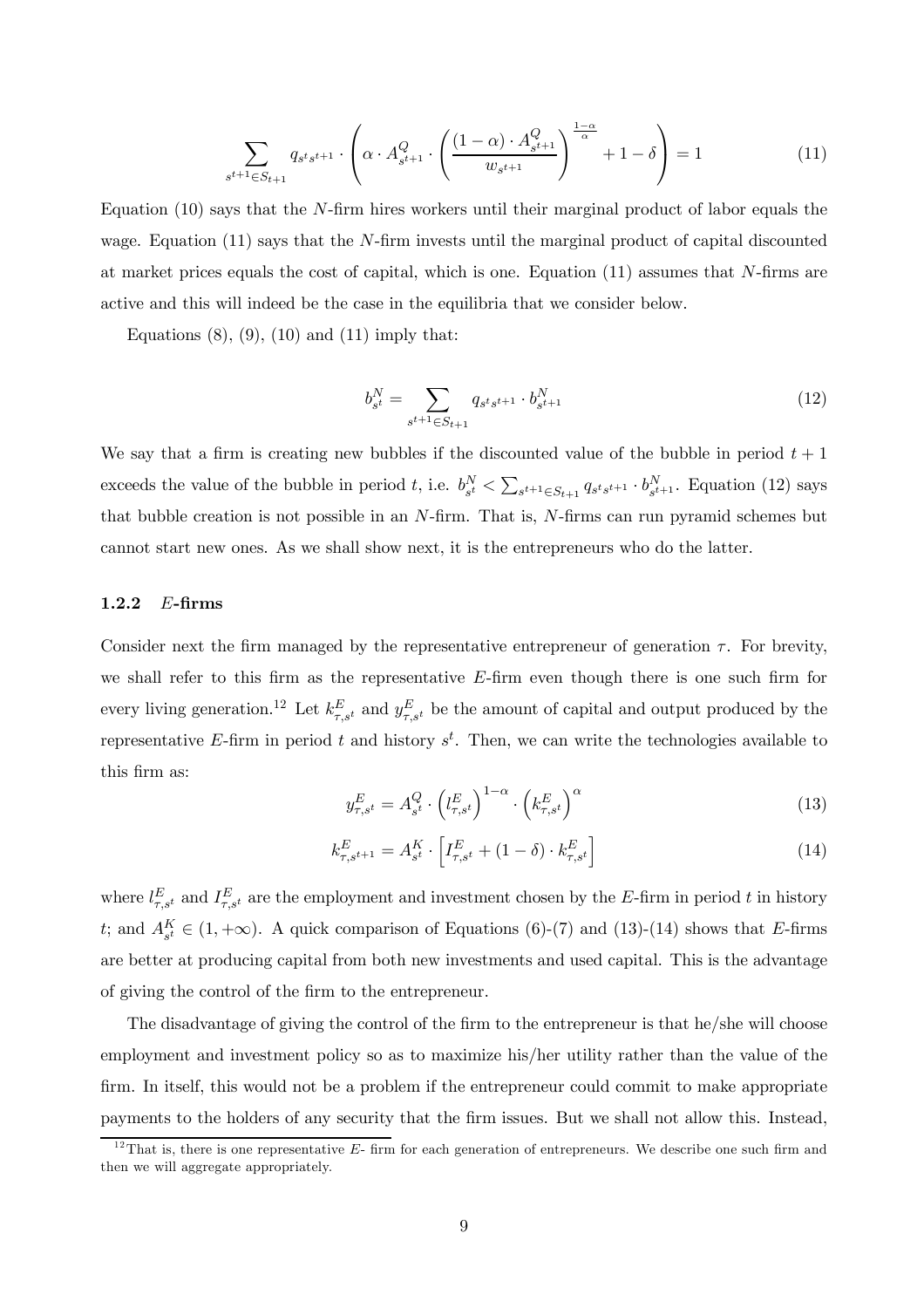we shall go to the other extreme and assume that the entrepreneur cannot commit any output and/or capital of the firm. This lack of commitment seems fatal, as it apparently impedes the entrepreneur to raise any financing to start a E-firm. Indeed, utility maximization implies that in the last period the entrepreneur appropriates all the output and capital of the firm. Knowing this, financial markets should not give financing to the E-firm in the previous period. But then, utility maximization implies that in the next-to-last period the entrepreneur also appropriates all the output and capital of the firm. Knowing this, financial markets should not finance the Efirm in the previous period. Iterating this argument backwards leads us to the conclusion that the entrepreneur cannot raise any financing. Since entrepreneurs have no financial wealth at the beginning of their lives, how can E-firms get started? The answer we provide here is new and quite simple: by issuing or creating bubbles! The idea is that the entrepreneur can also start a bubble and this is how it raises financing. We explain how this works next.

As everybody else, the representative entrepreneur of generation  $\tau$  maximizes the following utility function:

$$
U_{\tau,s^t}^E = \sum_{n=t}^{\tau+T} \sum_{s^n \in S_n} \pi_{s^t s^n} \cdot \beta^{n-t} \cdot \frac{\left(c_{\tau,s^n}^E\right)^{1-\gamma} - 1}{1-\gamma}
$$
(15)

where  $c_{\tau,s}^E$  is the consumption of the representative entrepreneur of generation  $\tau$  in period t given history  $s^t$ . Unlike households, entrepreneurs do not work as employees and receive a wage, but instead own and manage a E-firm all their lives. We can write the budget constraint of the entrepreneur of the representative E-firm as follows:

$$
c_{\tau,s^t}^E = \begin{cases} V_{\tau,s^{\tau}}^E - I_{\tau,s^{\tau}}^E & \text{if } t = \tau \\ y_{\tau,s^t}^E - w_{s^t} \cdot l_{\tau,s^t}^E - I_{\tau,s^t}^E + V_{\tau,s^t}^E - \hat{V}_{\tau,s^t}^E & \text{if } \tau < t \le \tau + T \end{cases}
$$
(16)

where  $V_{\tau,s\tau}^E$  is the amount of financing that the entrepreneur can raise from financial markets in period t and history  $s^t$ ; and  $\hat{V}^E_{\tau,s^{t+1}}$  is the payments that the entrepreneur promises to these intermediaries in period  $t+1$  and history  $s^{t+1}$ . Naturally, the following relationship must hold among these variables:

$$
V_{\tau,s^t}^E = \sum_{s^{t+1} \in S_{t+1}} q_{s^t s^{t+1}} \cdot \hat{V}_{\tau,s^{t+1}}^E \tag{17}
$$

Equation (16) says that, in the first period of life, the entrepreneur raises financing  $V_{\tau,s\tau}^E$  from financial intermediaries and uses it to finance consumption and investment. After this, the entrepreneur uses the profits of the firm,  $y_{\tau,s^t}^E - w_{s^t} \cdot l_{\tau,s^t}^E$ , and any additional new financing  $V_{\tau,s^t}^E - \hat{V}_{\tau,s^t}^E$  from financial intermediaries, to finance additional investment and consumption,  $c_{\tau,s^t}^E + I_{\tau,s^t}^E$ . In the last period, the entrepreneur sells its firm at price  $V_{\tau,s^{\tau+T}}^E$ , and the E-firm turns into an N-firm.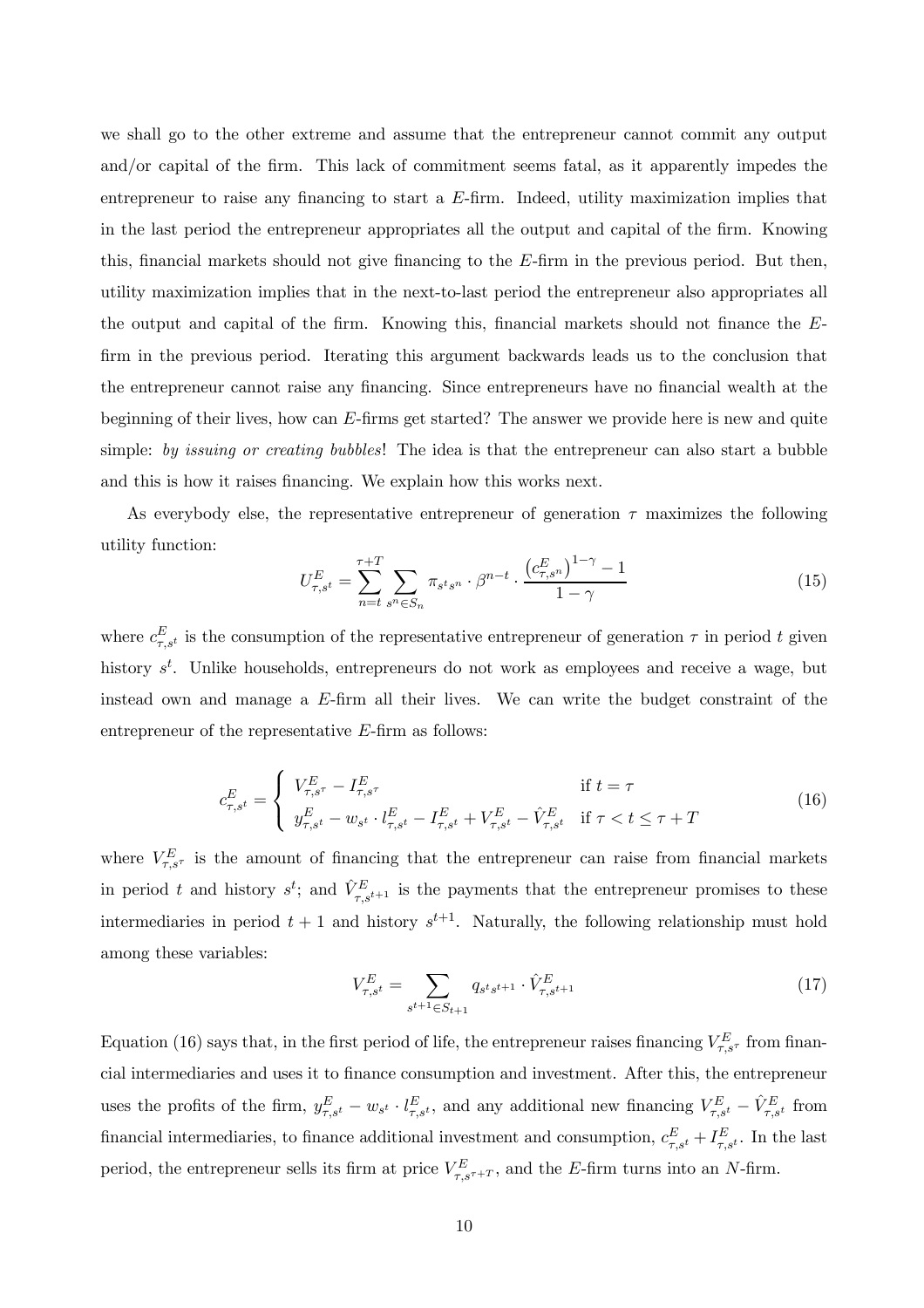The entrepreneur's lack of commitment means that the entrepreneur empties the firm of any capital the last period of his/her life and, as a result, the value of the firm at this point equals its bubble. A standard backward-induction argument reveals that no payments will be made in earlier periods. As a result, financial markets will restrict the amount of financing given to the E-firm so as to ensure that:

$$
\hat{V}_{\tau,s^t}^E \le V_{\tau,s^t}^E \quad \text{and} \quad V_{\tau,s^{\tau+T}}^E = b_{\tau,s^{\tau+T}}^E \tag{18}
$$

That is, any financing the E-firm receives today is backed by the prospects of rasing further financing tomorrow. This is therefore how the E-firms are started, the entrepreneur brings a bubble to the firm.

The entrepreneur chooses consumption, investment and employment so as to maximize Equation (15) subject to Equations (16), (17) and (18). Throughout, we shall consider only equilibria in which:

$$
\hat{V}_{\tau,s^t}^E = V_{\tau,s^t}^E \text{ and } V_{\tau,s^t}^E = \sum_{s^{t+1} \in S_{t+1}} q_{s^t s^{t+1}} \cdot \sum_{s^{t+2} \in S_{t+2}} q_{s^{t+1} s^{t+2}} \cdot \dots \sum_{s^{\tau+T} \in S_{\tau+T}} q_{s^{\tau+T-1} s^{\tau+T}} \cdot b_{\tau,s^{\tau+T}}^E \equiv b_{\tau,s^t}^E
$$
\n(19)

Equation (19) says that the the optimal plan of the entrepreneur is credit constrained in all periods and histories. This will be the case in all the equilibria we consider below. In these equilibria, the ratio of marginal utilities of consumption does not equal the ratio of prices of output in all periods and histories:

$$
\pi_{s^t s^{t+1}} \cdot \beta \cdot \left(\frac{c_{\tau, s^{t+1}}^E}{c_{\tau, s^t}^E}\right)^{-\gamma} < q_{s^t s^{t+1}} \tag{20}
$$

Equation (20) says that, in all periods and histories, utility would be higher if the entrepreneur could raise more financing and increase current consumption. But this is not possible, since the entrepreneur cannot commit to make additional payments.

The optimal employment and investment plan of the E-firm can now be obtained as follows:

$$
(1 - \alpha) \cdot A_{s^t}^Q \cdot \left(\frac{k_{\tau,s^t}^E}{l_{\tau,s^t}^E}\right)^\alpha = w_{s^t}
$$
\n
$$
(21)
$$

$$
\sum_{s^{t+1} \in S_{t+1}} \pi_{s^t s^{t+1}} \cdot \beta \cdot \left(\frac{c_{\tau, s^{t+1}}^E}{c_{\tau, s^t}^E}\right)^{-\gamma} \cdot \left(\alpha \cdot A_{s^{t+1}}^Q \cdot \left(\frac{(1-\alpha) \cdot A_{s^{t+1}}^Q}{w_{s^{t+1}}}\right)^{\frac{1-\alpha}{\alpha}} + 1 - \delta\right) = \frac{1}{A_{s^t}^K} \tag{22}
$$

Equations (21) and (22) should be compared to Equations (10) and (11). Both types of firms hire labor and invest until the marginal product of labor and capital equal the wage and the cost of capital. This implies that the employment policy of E-firms coincide with that of N-firms. The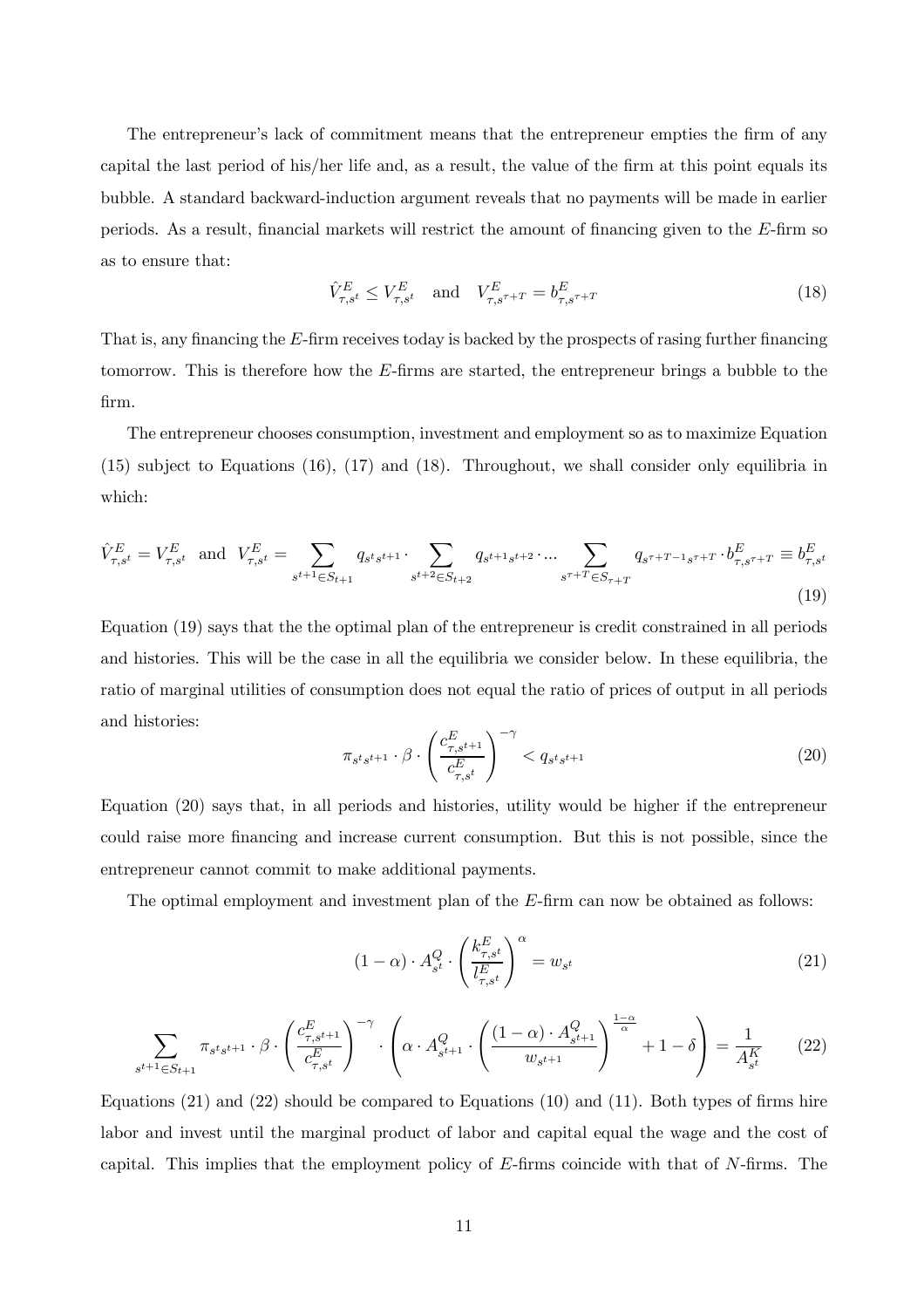investment policy of the E-firms differs however from that of the N-firms in two dimensions. First, the E-firm has a lower cost of capital, i.e.  $\frac{1}{A_{st}^{K}}$ capital in different histories is discounted with the marginal utilities of the entrepreneur instead instead of one. Second, the marginal product of of market prices, i.e.  $\pi_{s^t s^{t+1}} \cdot \beta$ .  $\int c_{\tau,s^{t+1}}^E$  $c_{\tau,s^t}^E$  $\setminus$ instead of  $q_{s^t s^{t+1}}$ . These two differences combined is what will allow both firms to coexist in the same economy. E-firms have lower cost of capital, but they also value less future returns. This is why Equations (11) and (22) are compatible in the equilibria we analyze here.

#### 1.3 Aggregation and markets

There are two key markets in this economy, the labor and financial markets. Both of them are competitive and frictionless. In the labor market, households supply labor and firms demand it. In the financial market, households supply savings and firms demand it. We describe each of these markets in turn.

#### 1.3.1 The labor market

In the labor market, we determine the equilibrium wage by crossing the supply and demand. Since each generation contains  $(T + 1)^{-1}$  workers and there are  $T^R + 1$  generations that have not retired yet, we have that the labor supply, i.e.  $l_{s^t}^S$ , is constant and equal to:

$$
l_{s^t}^S = \frac{T^R + 1}{T + 1} \equiv l \tag{23}
$$

To determine the labor demand, i.e.  $l_{s}^D$ , we sum the demand of all firms using Equations (10) and (21) in period t and history  $s^t$ :

$$
l_{s^t}^D = \left(\frac{(1-\alpha) \cdot A_{s^t}^Q}{w_{s^t}}\right)^{\frac{1}{\alpha}} \cdot k_{s^t}
$$
 (24)

where  $k_{s}$  is the aggregate capital stock, that is, the sum of all the capital contained in N-firms and E-firms. Equating labor demand and supply, we find that the wage in period t and history  $s^t$ is given by:

$$
w_{s^t} = (1 - \alpha) \cdot A_{s^t}^Q \cdot \left(\frac{k_{s^t}}{l}\right)^{\alpha} \tag{25}
$$

Equation (25) says that the wage equals the marginal product of capital when evaluated at the average capital-labor ratio of the economy.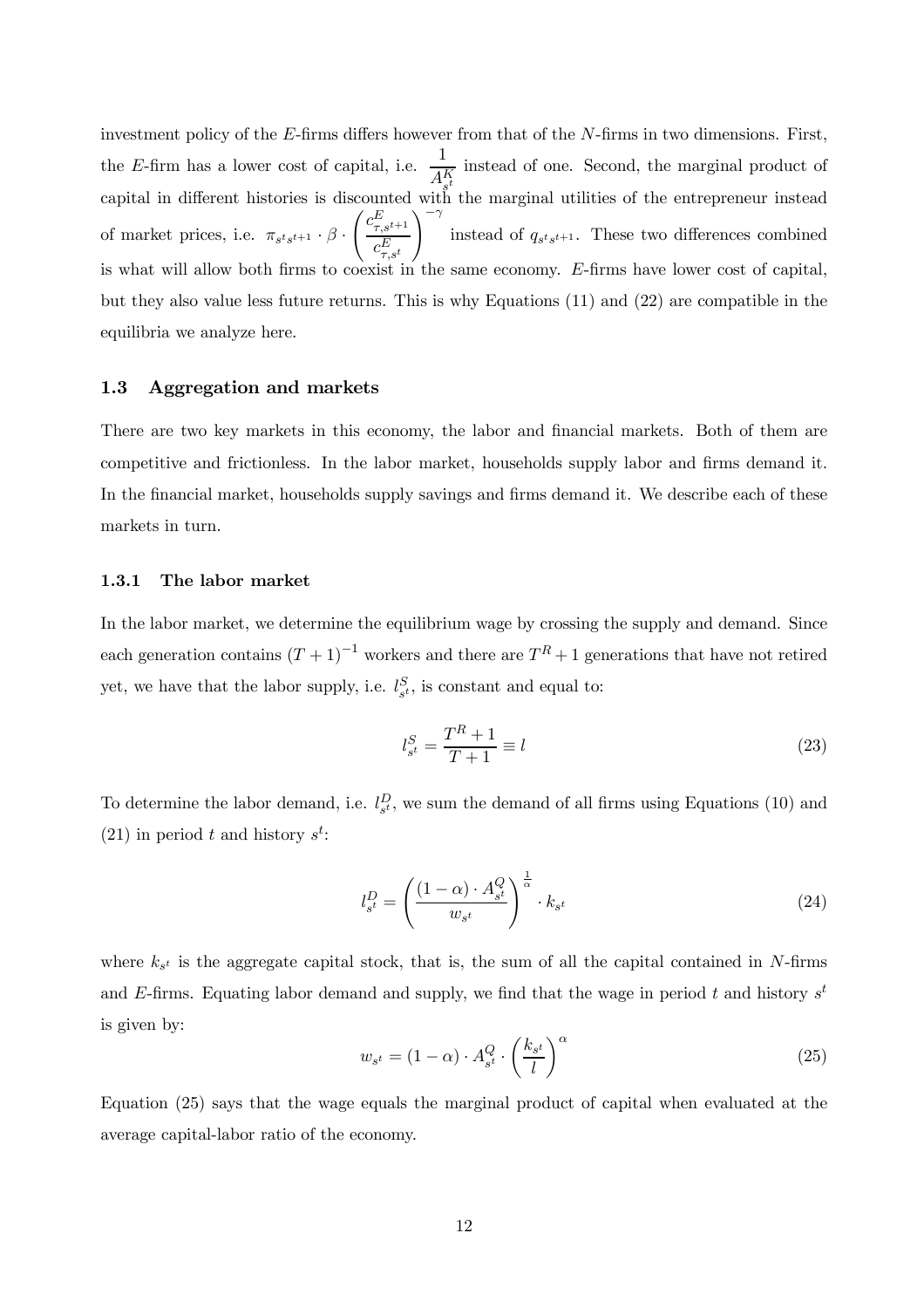Let  $y_{s^t}$  be aggregate output in period t and history  $s^t$ . Not surprisingly, it follows that:

$$
y_{s^t} = A_{s^t}^Q \cdot l^{1-\alpha} \cdot k_{s^t}^\alpha \tag{26}
$$

Equation (26) simply says that aggregate production can be described by the same Cobb-Douglas production function that each firm in the economy has.

#### 1.3.2 The financial market

In the financial market, we determine equilibrium security prices also by crossing demand and supply. Let  $a_{s}^{D}$  be the aggregate household demand in period t and history  $s^{t}$  for the security that pays one unit of output in period  $t+1$  and history  $s^{t+1}$ . Then, we have that:

$$
a_{s^t s^{t+1}}^D = \sum_{\tau=t-T+1}^t a_{\tau, s^{t+1}} \tag{27}
$$

Equation (27) says that this aggregate demand is the sum of all the holdings of this security by living generations of households, except for the oldest generation which does not save. Recall that we have already calculated these demands as a function of wages and security prices, in Equations (4), and (5).

Let  $a_{s}^{S}$  be the aggregate firm supply in period t and history  $s^{t}$  for the security that pays one unit of output in period  $t+1$  and history  $s^{t+1}$ . Then, we have that:

$$
a_{s^t s^{t+1}}^S = \left(\alpha \cdot A_{s^{t+1}}^Q \cdot l^{1-\alpha} \cdot k_{s^{t+1}}^{\alpha-1} + 1 - \delta\right) \cdot \left(k_{s^{t+1}} - \sum_{\tau=t+2-T}^t k_{\tau, s^{t+1}}^E\right) + b_{s^{t+1}} + \sum_{\tau=t+2-T}^t b_{\tau, s^{t+1}}^E \tag{28}
$$

where  $b_{s^{t+1}}$  is the sum of all the bubbles of N-firms in period  $t+1$  and history  $s^{t+1}$ . This contains all the bubbles than these firms contained in period t and history  $s<sup>t</sup>$  plus the bubbles of E-firms that turn into N-firms in period  $t + 1$  and history  $s^{t+1}$ . It follows then from Equation (12) that this aggregate bubble must satisfy the following:

$$
b_{s^t} = \sum_{s^{t+1} \in S_{t+1}} q_{s^t s^{t+1}} \cdot \left( b_{s^{t+1}} - b_{t+1-T, s^{t+1}}^E \right) \tag{29}
$$

Now, we can describe Equation (28) as saying that the supply of securities by firms contains four terms that can be easily interpreted. The first three terms is the supply of securities by  $N$ -firms. In period  $t + 1$  and history  $s^{t+1}$ , N-firms cam commit to pay the holders of their securities the dividend plus the value of the securities that these firms will issue one-period ahead. The dividend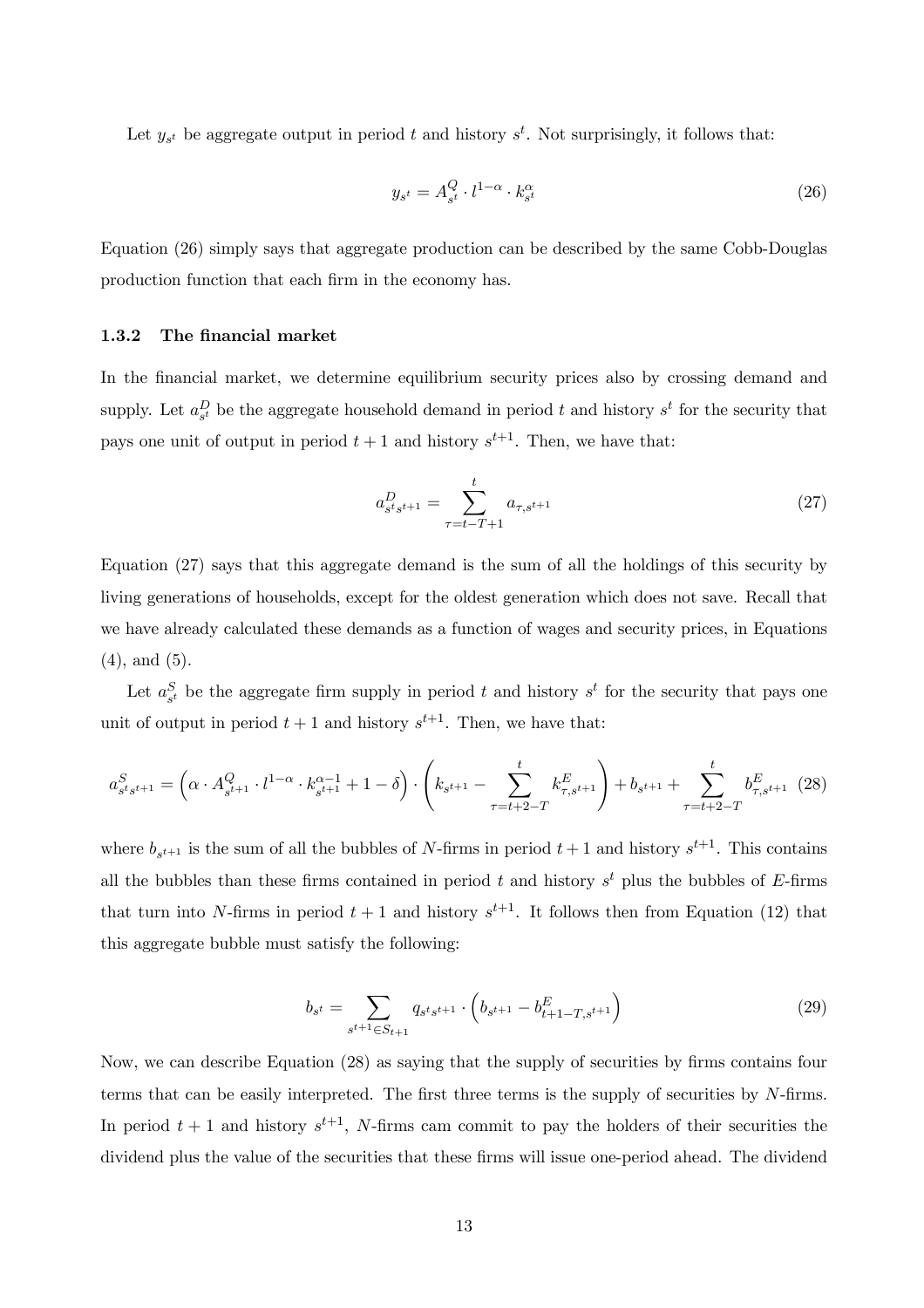consists of profits from sales, i.e.<sup>13</sup>

$$
\alpha \cdot A_{s^{t+1}}^Q \cdot l^{1-\alpha} \cdot k_{s^{t+1}}^{\alpha-1} \cdot \left( k_{s^{t+1}} - \sum_{\tau=t+2-T}^t k_{\tau,s^{t+1}}^E \right);
$$

minus any investment expense, i.e.

$$
\left(k_{s^{t+2}} - \sum_{\tau=t+2-T}^{t+1} k_{\tau,s^{t+2}}^{E} \right) - (1-\delta) \cdot \left(k_{s^{t+1}} - \sum_{\tau=t+2-T}^{t} k_{\tau,s^{t+1}}^{E} \right);
$$

while the value of securities issued one-period ahead consist of the capital plus the bubbles, i.e.

$$
\left(k_{s^{t+2}}-\sum_{\tau=t+2-T}^{t+1}k_{\tau,s^{t+2}}^{E}\right)+b_{s^{t+1}}.
$$

Adding these components, we obtain the first three terms of Equation (28). The last term of this Equation contains the securities issued by E-firms. Since these firms cannot commit to make any payment to the holders of those securities, they are backed up only by bubbles.

Equating demand and supply, we can now write the market-clearing condition in period  $t$  and history  $s^t$  for the security that pays in period  $t+1$  and history  $s^{t+1}$  as follows:

$$
\sum_{\tau=t+1-T}^{t} a_{\tau,s^{t+1}} = \left(\alpha \cdot A_{s^{t+1}}^Q \cdot l^{1-\alpha} \cdot k_{s^{t+1}}^{\alpha-1} + 1 - \delta\right) \cdot \left(k_{s^{t+1}} - \sum_{\tau=t+2-T}^{t} k_{\tau,s^{t+1}}^E\right) + b_{s^{t+1}} + \sum_{\tau=t+2-T}^{t} b_{\tau,s^{t+1}}^E
$$
\n(30)

There is one such condition for each price  $q_{s^t s^{t+1}}$  and, in period t and history  $s^t$ , there is one such price for any possible history  $s^{t+1}$  in period  $t+1$ . Equation (30) is quite intuitive and says that firms can promise payments to households that equal the dividends of  $N$ -firms plus the proceeds from any bubble or pyramid scheme that the firm runs. The only friction in this economy is that E-firms cannot commit to pay dividend. In the absence of bubbles, these firms would not exist and our economy would be nothing but an overlapping-generations version of the standard RBC model such as that of Rios-Rull (1996). But bubbles do exist in the equilibria of this world as we show next.

#### 1.4 Equilibrium

A competitive equilibrium of this economy consists of a set of prices and quantities such that households and firms maximize and markets clear. As it is usual in models of bubbles there might

 $13$ Note that the capital in N-firms equals the aggregate stock of capital minus the part of it that is in E-firms, i.e.  $k_{s^{t+1}} - \sum_{i=1}^{t}$  $\sum_{\tau=t+2-T} k_{\tau,s^{t+1}}^E.$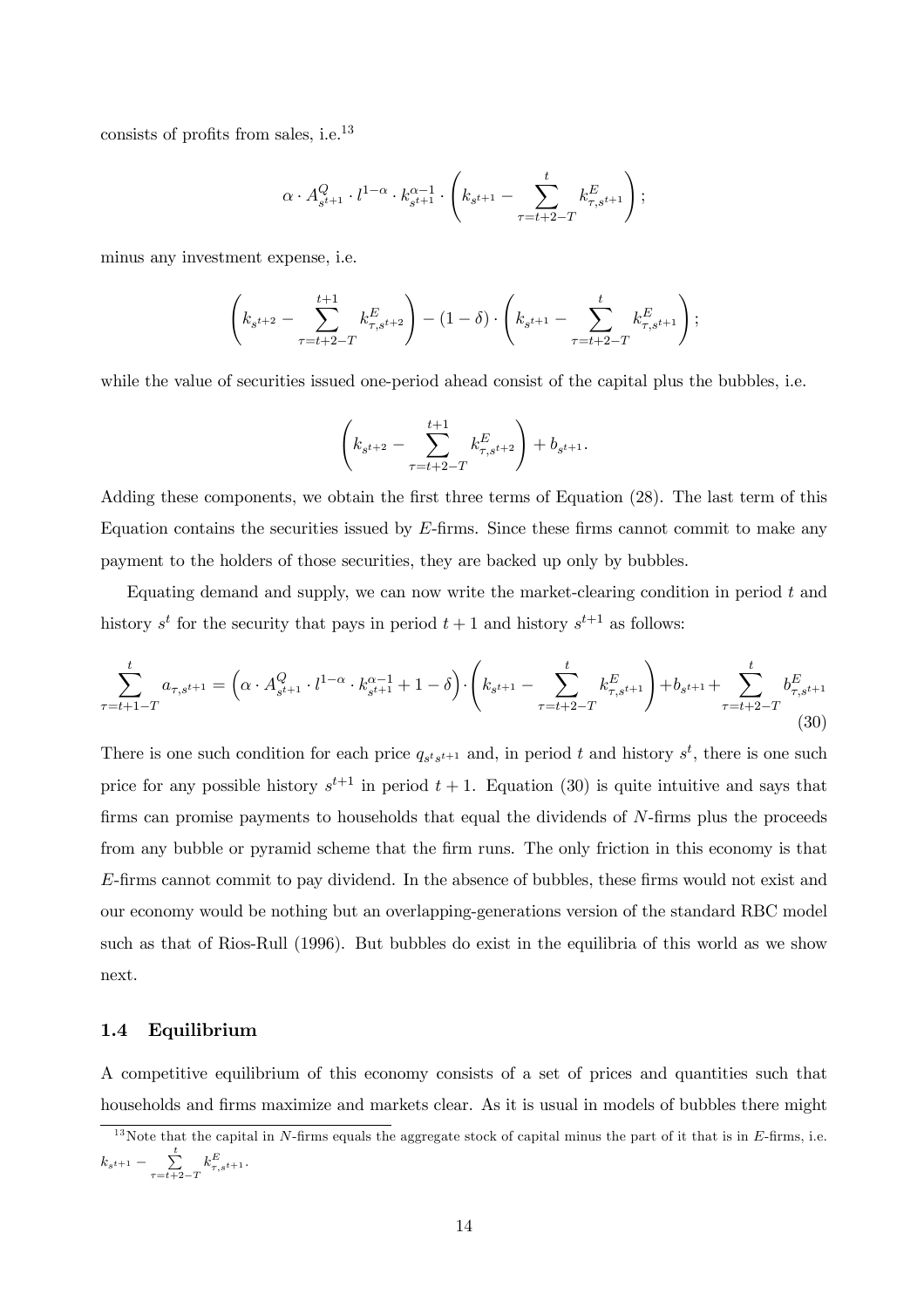be many such equilibria, each of them implying a different stochastic process for the bubbles. In particular, we need to specify the behavior of existing bubbles, i.e.  $b_{s^t}$ , and newly created bubbles, i.e.  $b_{t-T,s'}^E$ . Any stochastic process for these variables that satisfies Equation (29) could potentially be part of a competitive equilibrium.

## 2 Developing Intuitions

We have developed a model of bubbly business cycles that can be simulated numerically. Before doing so, however, it is useful to build intuitions by using a simplified version of the model. In particular, we modify the model of Section 1 along two dimensions: (i) we assume that  $T = 1$ , so that agents live for two periods, and; (ii) we assume that  $\beta \to \infty$ , so that individuals care only about consumption during old age. As we now show, these two simplifications allow us to solve the model in closed form and to illustrate the interactions between bubbles and economic fundamentals.

Under these assumptions, households work and save when young and consume off their savings when old. By solving the individual optimization problem subject to their budget constraints, it can be shown that the optimal consumption for household of generation  $t$  is given by

$$
c_{t,s^{t}} = 0 \text{ and } c_{t,s^{t+1}} = \frac{\left(q_{s^{t},s^{t+1}}\right)^{-\frac{1}{\gamma}} \left(\pi_{s^{t},s^{t+1}}\right)^{-\frac{1}{\gamma}}}{\sum_{s^{t+1'} \in S_{t+1}} \left(q_{s^{t},s^{t+1'}}\right)^{1-\frac{1}{\gamma}} \left(\pi_{s^{t},s^{t+1'}}\right)^{-\frac{1}{\gamma}}} \cdot w_{s^{t}},\tag{31}
$$

Equation (31) has a very natural interpretation. Since  $\beta \to \infty$ , households postpone all of their consumption to their old age. Since  $\gamma > 0$ , however, they use asset markets to smooth this consumption across different histories.

As for firms, nothing fundamental changes in this simplified version of the model, except that E−firms are under the control of their founding entrepreneur for only one period. Recall that all such firms start with zero capital and bubbles and accumulate both types of assets as time passes.  $N$ -firms, as before, do not create any bubbles and so Equation  $(12)$  must hold. E-firms start with no bubble and so any expected overvaluation is pure bubble creation:

$$
b_{t,s^t}^E = \sum_{s^{t+1} \in S_{t+1}} q_{s^t s^{t+1}} \cdot b_{t,s^{t+1}}^E,
$$
\n(32)

where  $b_{t,s^{t+1}}^E$  denotes total bubble creation by E-firms of generation t in history  $s^{t+1}$ . Since  $b_{s^t}$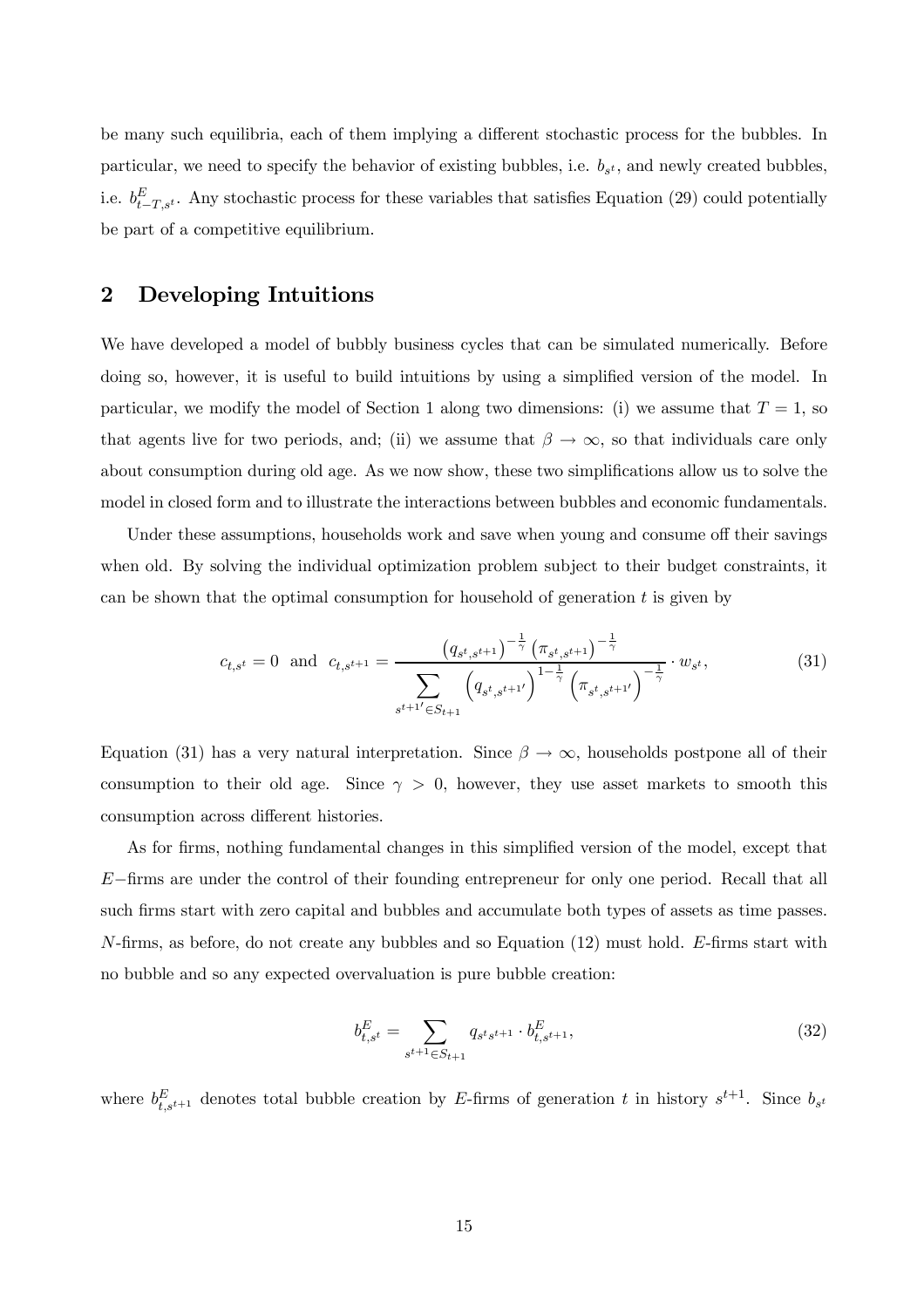denotes the aggregate bubble, it follows that

$$
b_{s^t} = \sum_{s^{t+1} \in S_{t+1}} q_{s^t s^{t+1}} \cdot \left( b_{s^{t+1}} - b_{t,s^{t+1}}^E \right). \tag{33}
$$

Remember that a key aspect of the model is that bubble creation allows E−firms to borrow and finance their investments. This implies that  $I_{t,s^t}^E = b_{t,s^t}^E$ . We assume throughout, however, that the existing bubble and bubble creation are never large enough to eliminate investment in  $N$ -firms. Formally,

$$
(1 - \alpha) \cdot A_{s^t}^Q \cdot k_{s^t}^\alpha \cdot l^{1 - \alpha} > k_{s^{t+1}} + b_{s^t} + b_{t, s^t}^E,
$$
\n(34)

for all histories  $s^t \in S_t$ . Equation (34) requires the economy's total savings to be higher than the total value of assets of  $N$ −firms plus total investment by  $E$ −firms: this guarantees that, in all histories, there is some investment in N−firms.

Taking this into account, the law of motion of aggregate capital can be expressed as:

$$
k_{s^{t+1}} = (1 - \alpha) \cdot A_{s^t}^Q \cdot k_{s^t}^{\alpha} \cdot l^{1 - \alpha} - b_{s^t} + (A^K - 1) \cdot b_{t, s^t}^E.
$$
 (35)

In the absence of bubbles, this law of motion reflects that the entire savings of young households are used to finance capital accumulation in  $N$ –firms. In the presence of bubbles, however, this is no longer true. First, part of the economy's savings must be devoted to the purchase of the bubble, which competes with capital for existing savings. This "crowding out" effect, which is captured by the second term of Equation (35), reduces investment in N−firms and thus capital accumulation one-to-one. Second, a part of total savings is diverted towards investment in  $E$ −firms, which are attractive to outside investors as long as there is some bubble creation. This "reallocation" effect, which is captured by the last term of Equation (35), enhances capital accumulation. To understand this term, note that bubble creation  $b_{t,s}^E$  reallocates investment towards E−firms by a factor of 1, and each unit reallocated entails an efficiency gain of  $A^K - 1$ . Depending on whether  $A^K \leq 1$ , the aggregate bubble may have a positive or a negative effect on capital accumulation.

An equilibrium of this economy is thus characterized by a sequence for  $k_{s^t}$ ,  $b_{s^t}$  and  $b_{t,s^t}^E$  satisfying Equations (33), (35) and (34), where  $b_{t,s'}^E$  is as in Equation (32). Although the three equations also contain the prices of Arrow-Debreu securities  $q_{s^t s^{t+1}}$ , these are themselves functions of the aggregate capital stock and bubble in this economy.

This provides a full characterization of the equilibrium of our simplified model, which can be expressed in closed form and is therefore useful to illustrate the effects of bubbles on the economy. To do so, we can think that the economy fluctuates between states in which  $b_{s^t} = 0$  and states in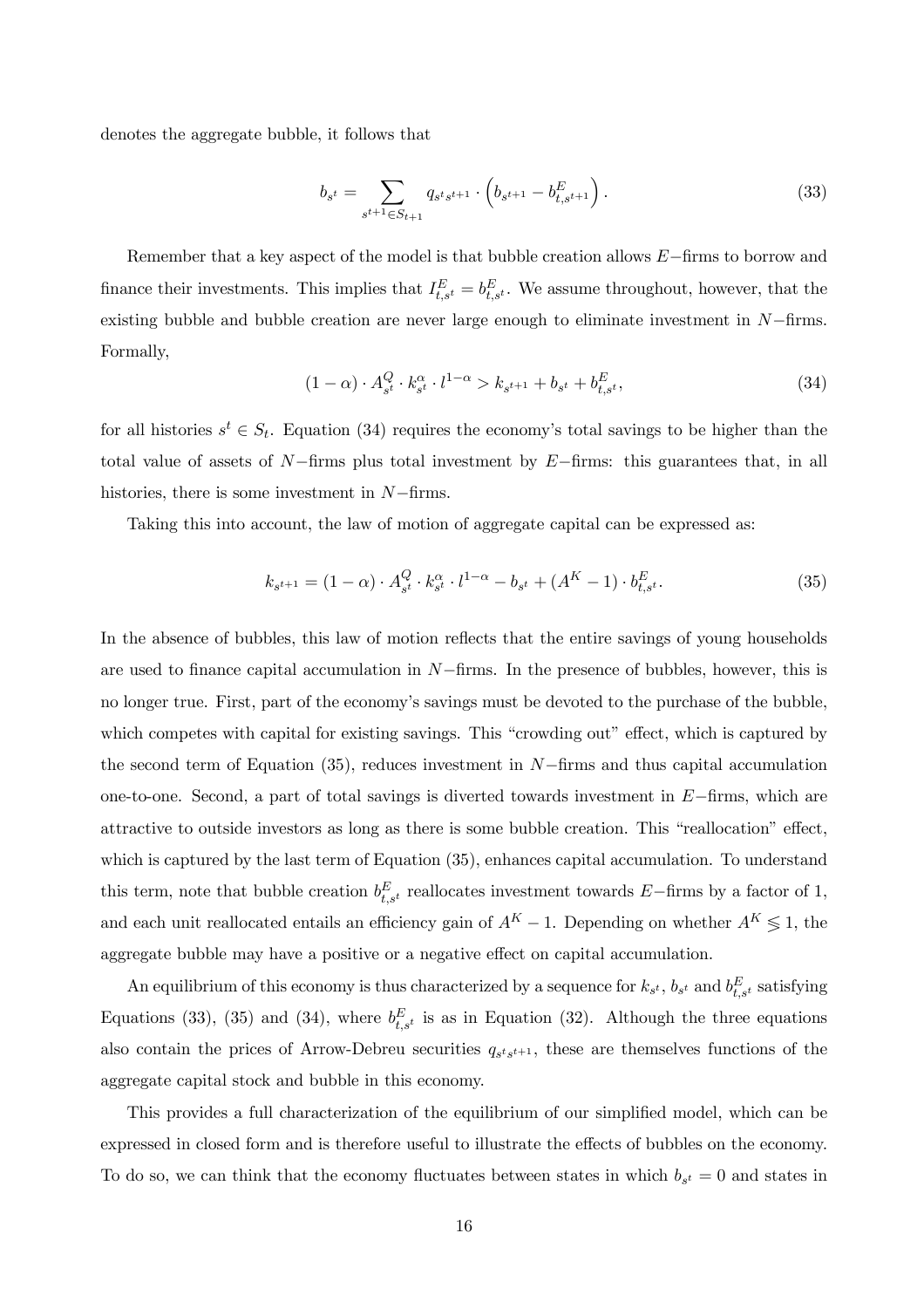which  $b_{s^t} > 0$ . We say that the economy is in the fundamental state if  $b_{s^t} = 0$ . We say instead that the economy is experiencing a bubbly episode if  $b_{s^t} > 0$ . A bubbly episode starts when the economy leaves the fundamental state and ends the first period in which the economy returns to the fundamental state. Note that bubble creation  $b_{t,s}^E$  may be positive in the fundamental state as long as there is some positive probability that a bubbly episode starts next period. Let  $v_{s^t} \in \{F, B\}$  be a sunspot variable that determines the state of the economy. We refer to  $v_t$  as investor sentiment. The transition probabilities  $Pr(v_{s^{t+1}} = F | v_{s^t} = B)$  and  $Pr(v_{s^{t+1}} = B | v_{s^t} = F)$  could be a function of any endogenous or exogenous variable of the model, and could fluctuate randomly over time.

To simplify the discussion, we will focus on a class of examples in which the probabilities of an episode beginning and ending are constant, i.e.  $Pr(v_{s^{t+1}} = B | v_{s^t} = F) = q$  and  $Pr(v_{s^{t+1}} = B | v_{s^t} = F) =$ p; bubble creation during a bubbly episode is a constant share of the aggregate bubble, i.e.  $b_{t,s^t}^E = n \cdot b_{s^t}$  with  $n > 0$ . These examples nicely capture the notion of a shock to investor sentiment. In any given history, E−firms are able to borrow and invest only to the extent that they are expected to be overvalued in the future. These expectations are self-fulfilling and this allows us to interpret transitions between these two states as shocks to investor sentiment.

This class of examples lends itself to a very simple analytical characterization if we further assume that there is full depreciation, i.e.  $\delta = 1$ , and that agents face no fundamental uncertainty when making their consumption and savings decisions, i.e. shocks to  $A_{\varepsilon t}^Q$  $\mathcal{L}_{s^{t+1}}$  are known in advance. These simplifications enable us to make the model recursive through a simple transformation of variables. Define  $x_t$  as the bubble's share of wealth or savings, i.e.  $x_{s^t} \equiv \frac{b_{s^t}}{(1-\lambda)^{-1}Q}$  $(1-\alpha) \cdot A_{st}^Q$  $s^l \cdot l^{1-\alpha} \cdot k_{i,s^t}^\alpha$ . Then, we can rewrite Equation (33) as follows:

$$
\frac{\sum_{s^{t+1}\in S_{t+1}} \pi_{s^t s^{t+1}} \cdot \left(\frac{\alpha}{1-\alpha} + x_{s^{t+1}}\right)^{-\gamma}}{\sum_{s^{t+1}'\in S_{t+1}} \pi_{s^t s^{t+1}'} \cdot \left(\frac{\alpha}{1-\alpha} + x_{s^{t+1}'}\right)^{-\gamma}} \cdot \frac{x_{s^{t+1}}}{x_{s^t}} = \frac{\alpha}{1+\left((A^K - 1) \cdot n - 1\right) \cdot x_{s^t}},\tag{36}
$$

where  $x_{s^{t+1}} > 0$  if  $v_{s^{t+1}} = B$  and  $x_{s^{t+1}} = 0$  if  $v_{s^{t+1}} = F$ . Naturally, the derivation of Equation (36) assumes that Equation (34) holds. This condition can now be rewritten as follows:

$$
x_{s^t} \le \frac{1}{1+n} \equiv \bar{x}.\tag{37}
$$

The interesting feature of this class of bubbly episodes is that the capital stock does not appear in Equations (36) and (37). Any path for  $x_{s^t}$  that that satisfies these equation in all histories is an equilibrium of the economy. Since  $x_{s^t} = 0$  does this, we trivially have that such a path always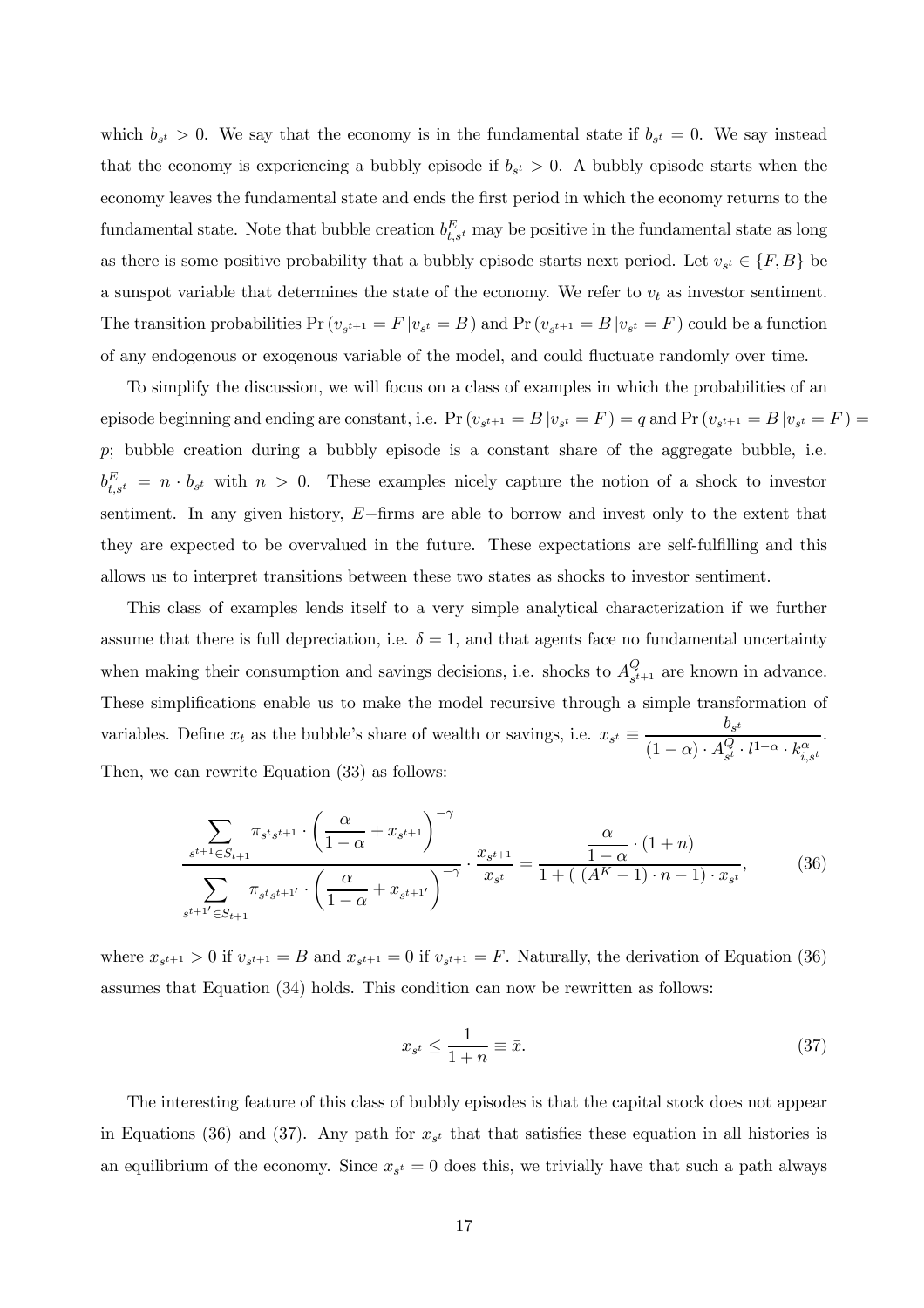exists. Of course, the interesting challenge is to characterize other possible paths. After doing so, we can then use Equation (35) to determine the associated paths for the capital stock, which is given by

$$
k_{s^{t+1}} = [1 + ((A^{K} - 1) \cdot n - 1) \cdot x_{s^{t}}] \cdot (1 - \alpha) \cdot A_{s^{t}}^{Q} \cdot k_{s^{t}}^{\alpha} \cdot l^{1 - \alpha}.
$$
 (38)

As Equation (38) illustrates, these class of examples can generate two types of bubbly episodes. The first type is the conventional or contractionary bubbly episode, which require that  $(A<sup>K</sup> 1) \cdot n < 1$ . These episodes, which were emphasized by Tirole (1985), occur in economies where some investments are dynamically inefficient in the fundamental state. This condition ensures that bubbles have a negative effect on capital accumulation, as the reduction of investment in N−firms is not compensated by the increase in the average efficiency of investment. Bubbles lower the capital stock and output. The second type of bubbly episodes, which we shall focus on here, are the non-conventional or expansionary ones that require  $(A^K - 1) \cdot n > 1$ . These episodes, which are analyzed by Martin and Ventura (2011b) in a related model, arise in economies with financial frictions and they exist even if all investments are dynamically efficient in the fundamental state. This condition ensures that bubbles have a positive effect on capital accumulation, as the reduction of investment in N−firms is more than compensated by the increase in the average efficiency of investment. These bubbles increase the capital stock and output.

We can illustrate the economic effects of bubbles with a number of specific cases within this general class of examples. All of the examples consider an economy that is dynamically efficient in the fundamental equilibrium.<sup>14</sup> This implies, in particular, that the only admissible bubbly episodes are expansionary ones. We consider different such episodes below.

#### 2.1 Example 1: deterministic economy

Consider first the case of a deterministic economy that is not exposed to technology shocks (i.e.  $A^Q_{\tiny{\text{{\tiny \texttt{c}}}}}$  $S_{s<sup>t</sup>}^{Q} = A<sup>Q</sup>$  and that experiences a bubbly episode that never ends (i.e.  $p = 0$ ). Figure 3 plots the steady-state values of  $k_{s^t}$ ,  $b_{s^t}$ ,  $c_{s^t}$  and the risk-free interest rate for this "bubbly" economy. For convenience, the dotted lines represent the steady-state values of the same variables when there is no bubble.

In the bubbly economy, a permanently high level of investor sentiment sustains current and future bubbles. Bubble creation in each period helps the economy to partially overcome the contracting friction between entrepreneurs and outside investors, enabling E−firms to borrow and raising efficient investment. Relative to the bubbleless steady-state, the bubbly steady-state dis-

<sup>&</sup>lt;sup>14</sup>Table 1 in the Appendix describes the values of the coefficients that have been used for the numerical examples.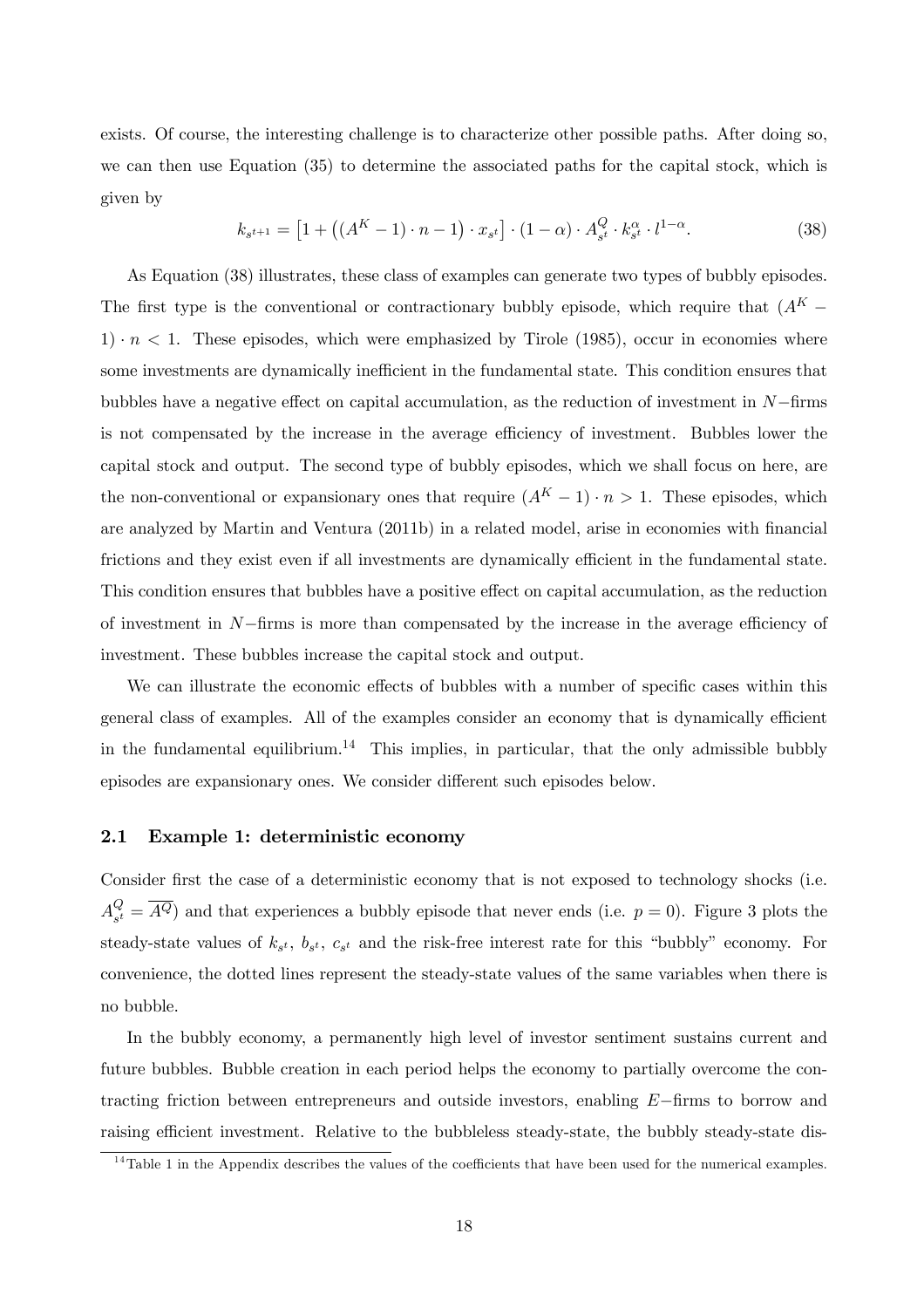plays higher levels of the capital stock and consumption and a lower interest rate. In our particular example, a bubble that amounts to a bare 4% of output is able to sustain a six-fold increase in the steady-state levels of capital and consumption.

During a bubbly episode, the young as a whole are reducing their investments in capital in order to invest in bubbles. They do so voluntarily in the expectation that the revenues from selling these bubbles will exceed the foregone investment income. These revenues, in turn, are nothing but the reduction in the investments of the next generation of young minus the value of any new bubbles being created. It follows that bubbly episodes can only be possible if there exists a chain of investments that is expected to absorb resources from the economy, that is, a chain whose cost is expected to exceed the income it produces in all periods. Let us denote such a chain of investments as "dynamically inefficient".<sup>15</sup>

Does a "dynamically inefficient" chain of investments exist in the fundamental equilibrium of our economy? The answer is negative. In the fundamental equilibrium, all capital accumulation is undertaken by  $N$ –firms: thus, the only possibility for such a chain to exist is that the chain of all investments in the economy absorbs more resources than it produces, i.e. for total savings to be higher than total capital income. In our economy, total savings amount to  $(1-\alpha)$   $\overline{A^Q} \cdot l^{1-\alpha} \cdot k_{s^{t+1}}^{\alpha}$ whereas total capital income amounts to  $\alpha \cdot \overline{A^Q} \cdot l^{1-\alpha} \cdot k_{s^{t+1}}^{\alpha}$ . Consequently, dynamic inefficiency in the fundamental equilibrium requires that  $\alpha < 0.5$ , which is not satisfied in our numerical example. Nonetheless, our example illustrates that expansionary bubbly episodes are indeed possible in equilibrium. The reason is that these episodes raise the capital stock of the economy and reduce the return to capital accumulation, thereby pushing some investments towards dynamic inefficiency. In this sense, an expansionary episode of the type considered here generates its own demand by creating the inefficient investments that it will absorb.

#### 2.2 Example 2: stochastic economy with deterministic bubble

This example analyzes an economy that experiences i.i.d. shocks to total factor productivity (i.e.  $A_{s^t}^Q$  $S_{s<sup>t</sup>} \in [A_L, A_H]$  and that experiences a deterministic bubbly episode with  $p = 0$ . Figure 4 plots the evolution of  $k_{s}t$ ,  $b_{s}t$ ,  $c_{s}t$ , total credit to E–firms, and the risk-free interest rate for a sequence of shocks to  $A_{st}^Q$  $\mathcal{L}_{s^t}^{\mathcal{L}}$ . The figure shows that, as could be expected, the economy displays pro-cyclical behavior with respect to productivity shocks. High values of  $A_{\varepsilon t}^Q$  $\frac{Q}{s^t}$  raise contemporaneous output and consumption. By expanding overall savings and capital accumulation, high realizations of  $A_{st}^Q$  $s_t^{\mathcal{U}}$  also lower the interest rate, increasing bubble creation and enabling E−firms to expand their borrowing

 $15$ See Martin and Ventura (2011b) for a detailed discussion on the relationship between the existence of rational bubbles and dynamic inefficiency.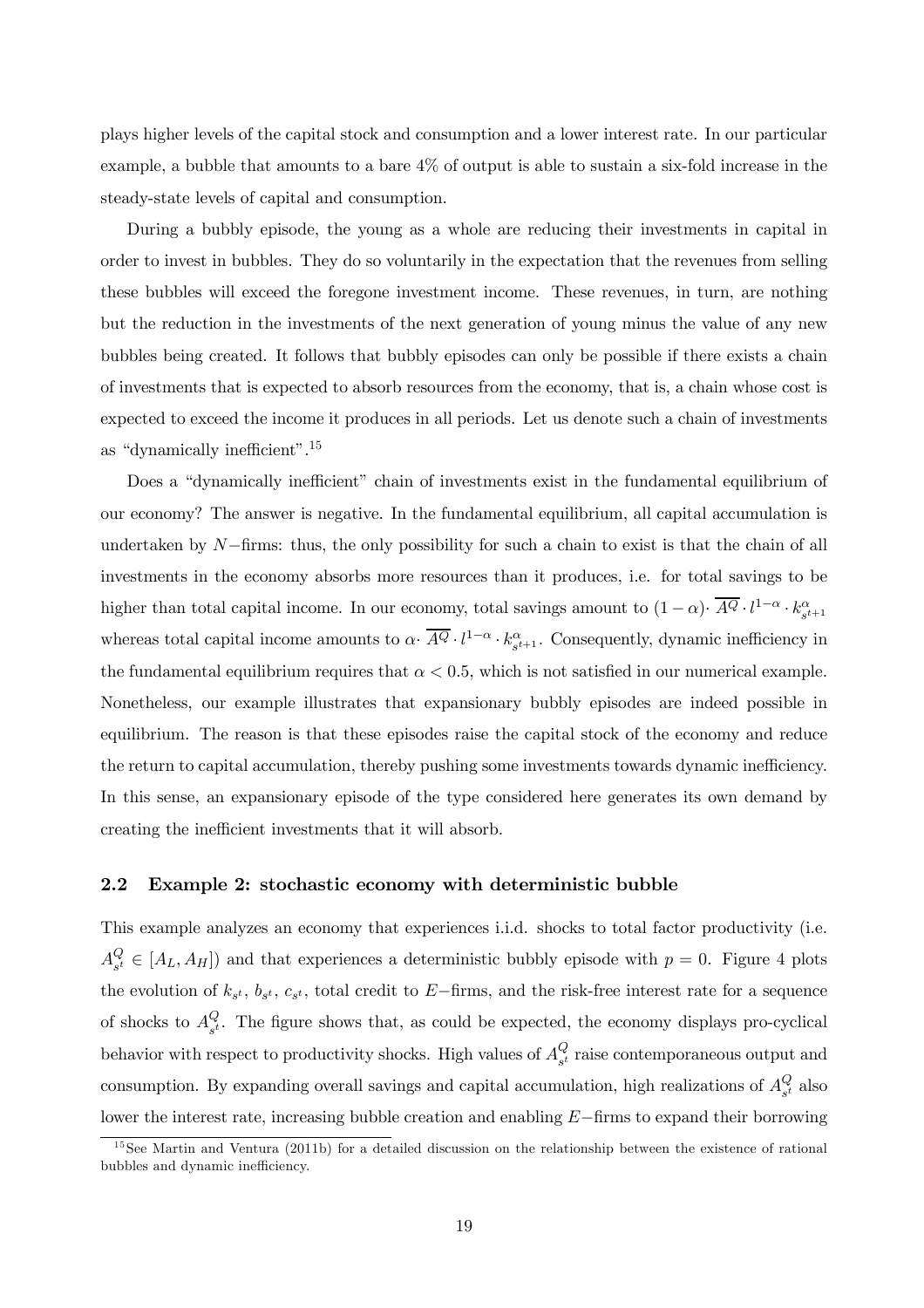and investment. Thus, the presence of an aggregate bubble amplifies the effects of shocks to  $A_{st}^Q$  $_{s^{t}}^Q,$ exacerbating volatility.

In Figure 5 we also explore i.i.d. shocks to the productivity of investment (i.e.  $A_{s^t}^K \in [A_L^K, A_H^K]$ ) for each  $s<sup>t</sup>$ ). In the absence of a bubble, these shocks would have no effects since E−firms would not exist. In the presence of a bubble, however, high values of  $A_{s^t}^K$  lead to high levels of output and consumption with a one-period lag.

Besides their traditional effects on output and consumption, shocks to  $A_{st}^Q$  $\frac{Q}{s^t}$  also have a direct impact on the aggregate bubble. Changes in  $A_{st}^Q$  $\mathcal{L}_{s^t}$ , for instance, affect the bubble in the same proportion as output. This is why, as can be seen in Equation (36),  $A_{st}^Q$  $\frac{Q}{s^t}$  does not affect the evolution of  $x_{s^t}$ . The same cannot be said of changes in  $A_{s^t}^K$ , which have an inverse effect on the growth rate of  $x_{s^t}$ . The reason is that, even though they have no contemporaneous effect on output, high realizations of  $A_{s^t}^K$  lower the interest rate and this decreases the equilibrium growth rate of the aggregate bubble.

The main message of this example is that, even in the absence of bubble shocks, the mere presence of bubbles exacerbates volatility. This is because bubble creation increases intermediation and enables E−firms to expand their borrowing and investment. Consequently, the effect of technology shocks (to  $A_{s^t}^Q$  $\mathcal{L}_{s^t}$  or  $A_{s^t}^{K}$  on the efficiency of investment is directly related to the amount of bubble creation and thus, in our example, to the size of the aggregate bubble. In the particular simulations of Figures 4 and 5, the variance of the capital stock and of consumption are many orders of magnitude larger than the variance of the underlying shocks technology shocks. But this is no longer true if we subject the economy to the same realization of shocks in the absence of any bubbles, present or future. In that case, the variance of the capital stock and of consumption are drastically reduced: they would be respectively lower than and approximately equal to the variance of shocks to  $A_{st}^Q$  $\mathcal{L}_{s^t}$ . This reduction in the variance of capital and consumption would be even more dramatic with respect to shocks to the efficiency of investment  $A_{s<sup>t</sup>}^K$ , which would have no effect whatsoever in the bubbleless economy because the investment of  $E$ −firms would equal zero in all histories.<sup>16</sup>.

 $16$ The fact that

$$
\frac{var(k)}{var(A^K_{s^t})} = 0
$$

in the fundamental economy is a particular feature of our model, which arises because E−firms cannot obtain any funds if there is no bubble creation. Even if we allowed these firms to obtain resources from some other source, however, it would still be true that the existence of bubble creation would increase the effect of shocks to  $A_{s^t}^K$  on the capital stock.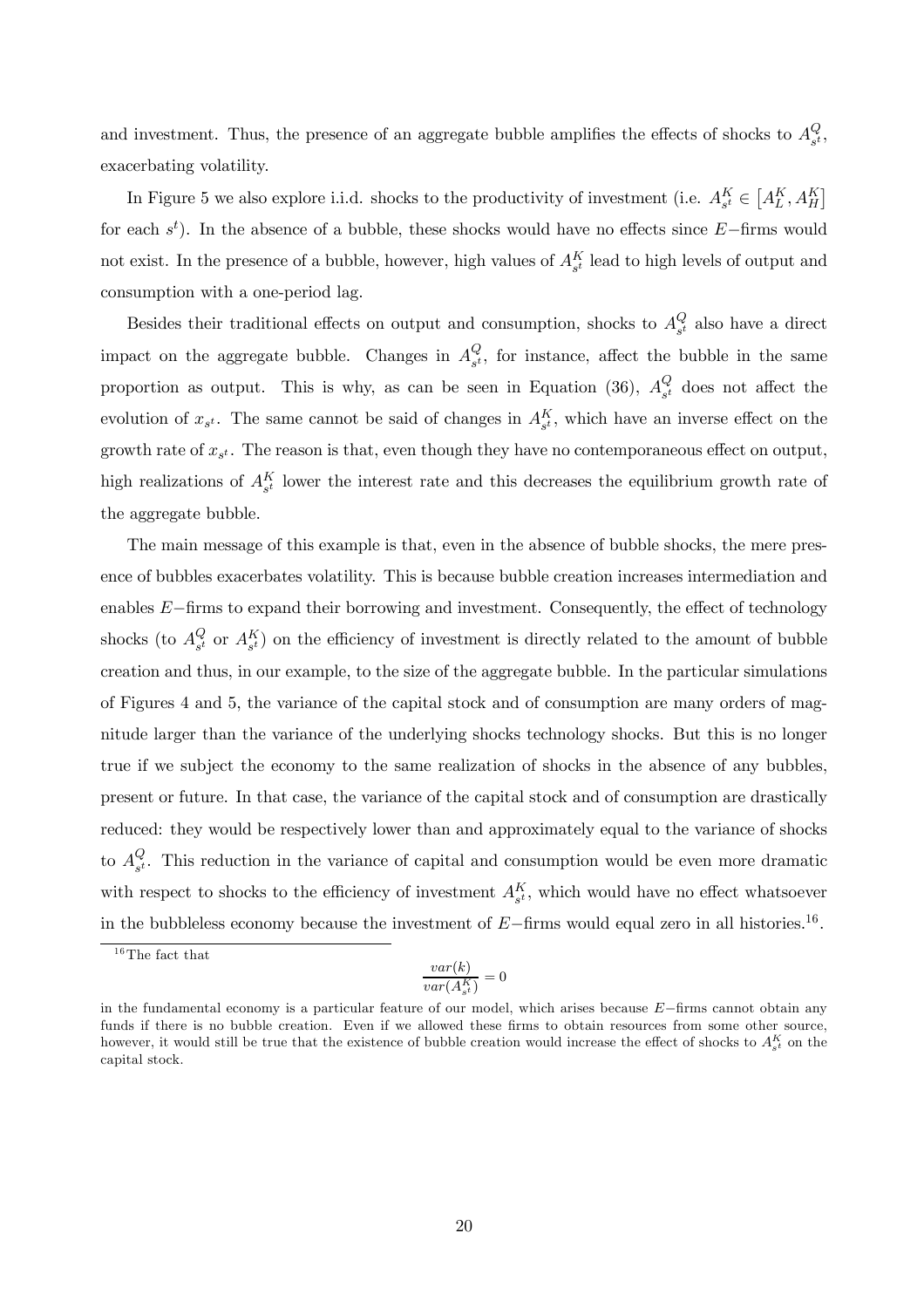#### 2.3 Example 3: bubbly business cycles

The previous example illustrated how bubbles can exacerbate volatility by amplifying the effects of productivity shocks. But bubbly episodes can also be a source of economic volatility in themselves. To see this, consider an economy that is not subject to any technology shocks, i.e.  $A_{s^t}^K = \overline{A^K}$  and  $A_{\mathcal{I}}^{Q}$  $S_{s<sup>t</sup>}^{Q} = \overline{A^{Q}}$  for each  $s<sup>t</sup>$ , but that is exposed to stochastic bubbly episodes. In particular, we want to think of the economy as oscillating between bubbly episodes and the fundamental state, i.e. as experiencing bubbly episodes, i.e. with  $p > 0$  and  $q > 0$ .

Figure 6 simulates an economy that is exposed to this type of episodes. Besides the realization of the sunspot variable  $v_{s^t}$ , we allow for (i) shocks to  $x_{s^t}$  during the bubbly episode and (ii) shocks to  $x_{s^t}^E$  in the fundamental state. The figure plots the evolution of capital, the aggregate bubble, consumption, total credit to  $E$ −firms, the riskless interest rate and security prices. A striking feature that immediately stands out is that the effects of investor sentiment shocks are potentially very large. The economy undergoes three full bubbly episodes, each lasting more than 20 periods, during which the bubble peaks at approximately 8% of wages. In each of these episodes, the capital stock, consumption and total credit to entrepreneur-run firms increases by 500% or more. This growth is particularly astounding for total credit to  $E-\text{ firms}$ , which slows down to a trickle during fundamental states.

In order to get a better sense of the dynamics of a bubbly episode, Figure 7 isolates the first such episode of the previous simulations. During this bubbly episode, the economy's capital stock increases from approximately 2 to 12 in little more than 10 periods. Consumption shows an increase that is only slightly smaller in magnitude, whereas total credit to E−firms increases from practically zero to roughly 40% of output. This economic expansion is accompanied by a sharp reduction in the riskless interest rate, which follows the marginal product of capital. When the bubble bursts, there is a dramatic contraction that essentially undoes all of the previous growth in two periods.

Needless to say, the point of this example is not to make a realistic claim about the quantitative importance of investor sentiment shocks. It is nonetheless striking that these shocks can have such large equilibrium effects in an economy populated by rational agents. Since these agents are risk-averse, it might seem somewhat surprising that they are willing to hold a large aggregate bubble that may disappear overnight. But risk aversion actually makes the equilibrium bubble larger and this economy more volatile! Figure 8 illustrates this by subjecting two economies, which differ only on the degree of risk aversion of their agents, to the same bubbly episodes. When the coefficient of relative risk aversion is increased from 2 to 8, the variances of the capital stock and of consumption basically double. Interestingly, the figure also shows how — during the bubbly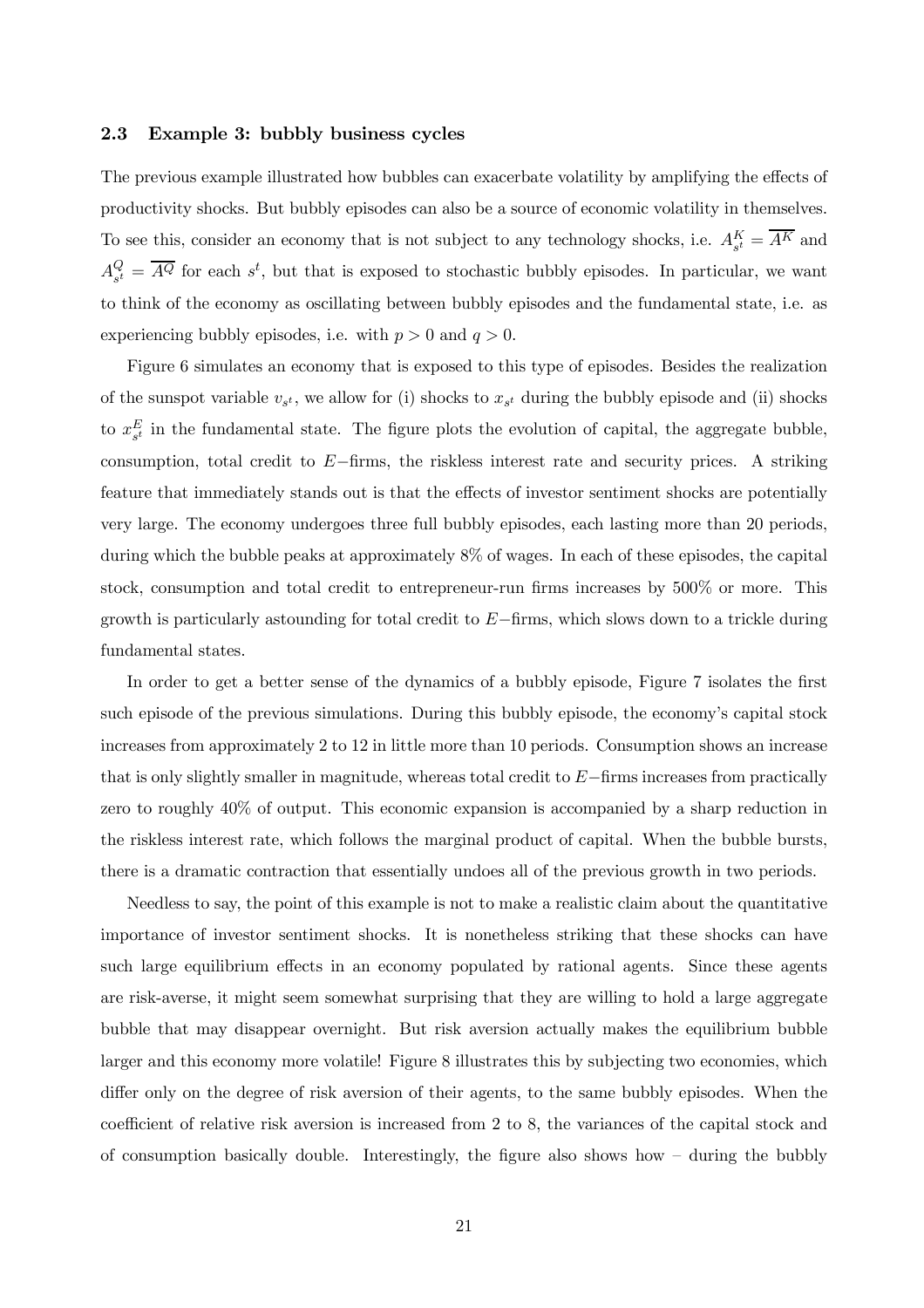episodes— the increase in risk aversion raises the price of securities that deliver in the fundamental state, as would be expected given the greater demand for insurance.

#### 2.4 Example 4: Stochastic economy and bubble

In this section, we use an economy that has both technological and bubble shocks to summarize the previous discussion (see Figure 9).

## 3 An interpretation of recent U.S. macroeconomic history

[UNDER CONSTRUCTION]

## 4 Concluding remarks

This paper has attempted to develop a quantitative model of the financial accelerator with bubbles. In this model, business cycles are driven by two types of shocks: fundamental shocks that affect technology; and bubble shocks that affect investor sentiment lead to the appearance and collapse of pyramid schemes in financial markets. Our objective has been to explore the business cycles that arise in the model and relate them to actual data. In the immediate future, we plan to calibrate the model with US data use it to explore the relative importance of both types of shocks in recent US macroeconomic history.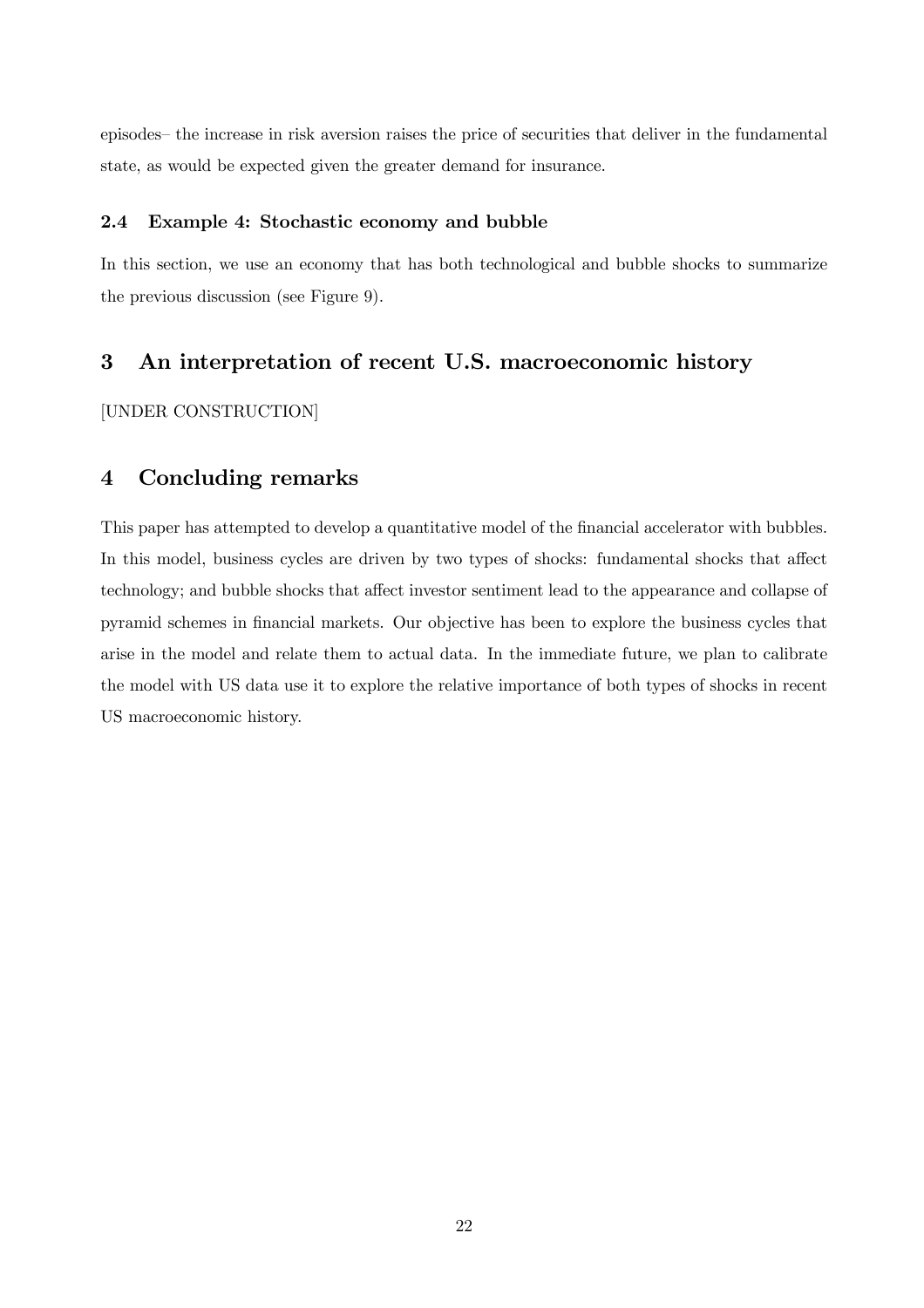#### References

Aoki, K. and K. Nikolov, 2011, Bubbles, Banks and Financial Stability, working paper CARF-F-253, The University of Tokio.

Bernanke, B. and M. Gertler, 1989, Agency Costs, Net Worth and Business Fluctuations, American Economic Review 79, 14-31.

Caballero, R. and A. Krishnamurthy, 2006, Bubbles and Capital Flow Volatility: Causes and Risk Management, Journal of Monetary Economics 53(1), 33-53.

Gollin D., 2002, Getting Income Shares Right, *Journal of Political Economy* 110, 458-474.

Farhi, E. and J. Tirole, 2011, Bubbly Liquidity, NBER working paper 16750.

Jagannathan, R., E. McGrattan and A. Scherbina, 2000, The Declining US Equity Premium, Federal Reserve of Minneapolis Quarterly Review 24, 3-19.

Kiyotaki, N., and J. Moore, 1997, Credit Cycles, Journal of Political Economy 105, 211-248.

Kiyotaki, N. and J. Moore, 2008, Liquidity, Business Cycles and Monetary Policy, mimeo, Princeton.

Kocherlakota, N. 2009, Bursting Bubbles: Consequences and Cures, Minneapolis Fed.

Kraay, A., and J. Ventura, 2007, The Dot-Com Bubble, the Bush Deficits, and the US Current Account, in G7 Current Account Imbalances: Sustainability and Adjustment, R. Clarida (eds.), The University of Chicago.

LeRoy, S., 2004, Rational Exhuberance, Journal of Economic Literature 42, 783-804.

Martin, A. and J. Ventura, 2011, Theoretical Notes on Bubbles and the Current Crisis, IMF Economic Review 59, 6-40.

Martin, A. and J. Ventura, 2011, Economic Growth with Bubbles, American Economic Review, forthcoming.

Mendoza, E., A. Razin, and L. Tesar, 1994, Effective Tax Rates in Macroeconomics: Cross-country Estimates of Tax Rates on Factor Incomes and Consumption, Journal of Monetary Economics 34, 297-323.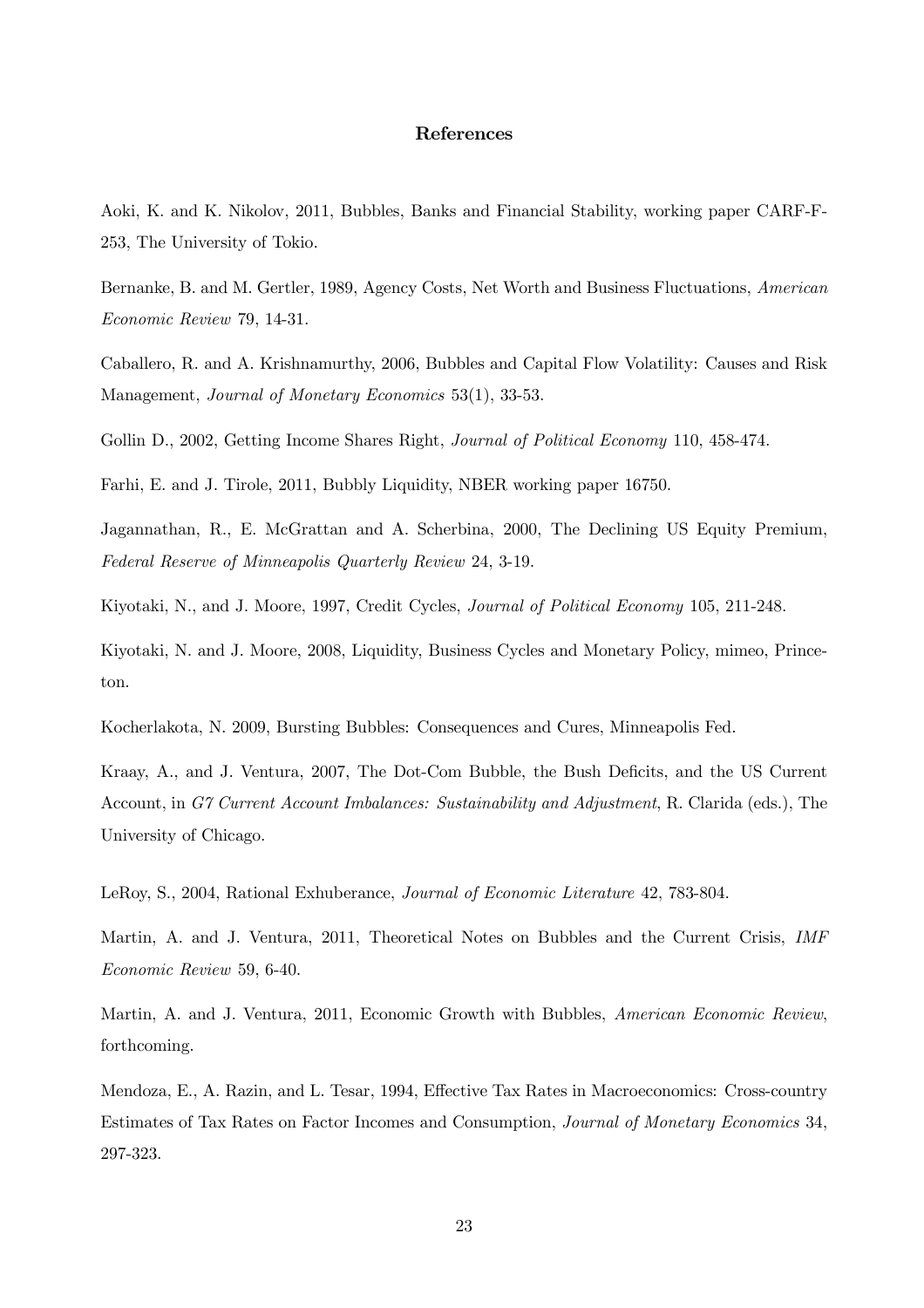Miao, J. and P. Wang, 2011, Bubbles and Credit Constraints, mimeo, Boston University.

Rios-Rull, J., 1996, Life-Cycle Economies and Aggregate Fluctuations, Review of Economic Studies 63, 465-89.

Samuelson, P., 1958, An Exact Consumption-loan Model of Interest with or without the Social Contrivance of Money, Journal of Political Economy 66, 467-482.

Shiller, R. Irrational Exuberance, Princeton University Press 2005.

Tirole, J., 1985, Asset Bubbles and Overlapping Generations, Econometrica 53 (6), 1499-1528.

Ventura, J., 2011, Bubbles and Capital Flows, Journal of Economic Theory, forthcoming.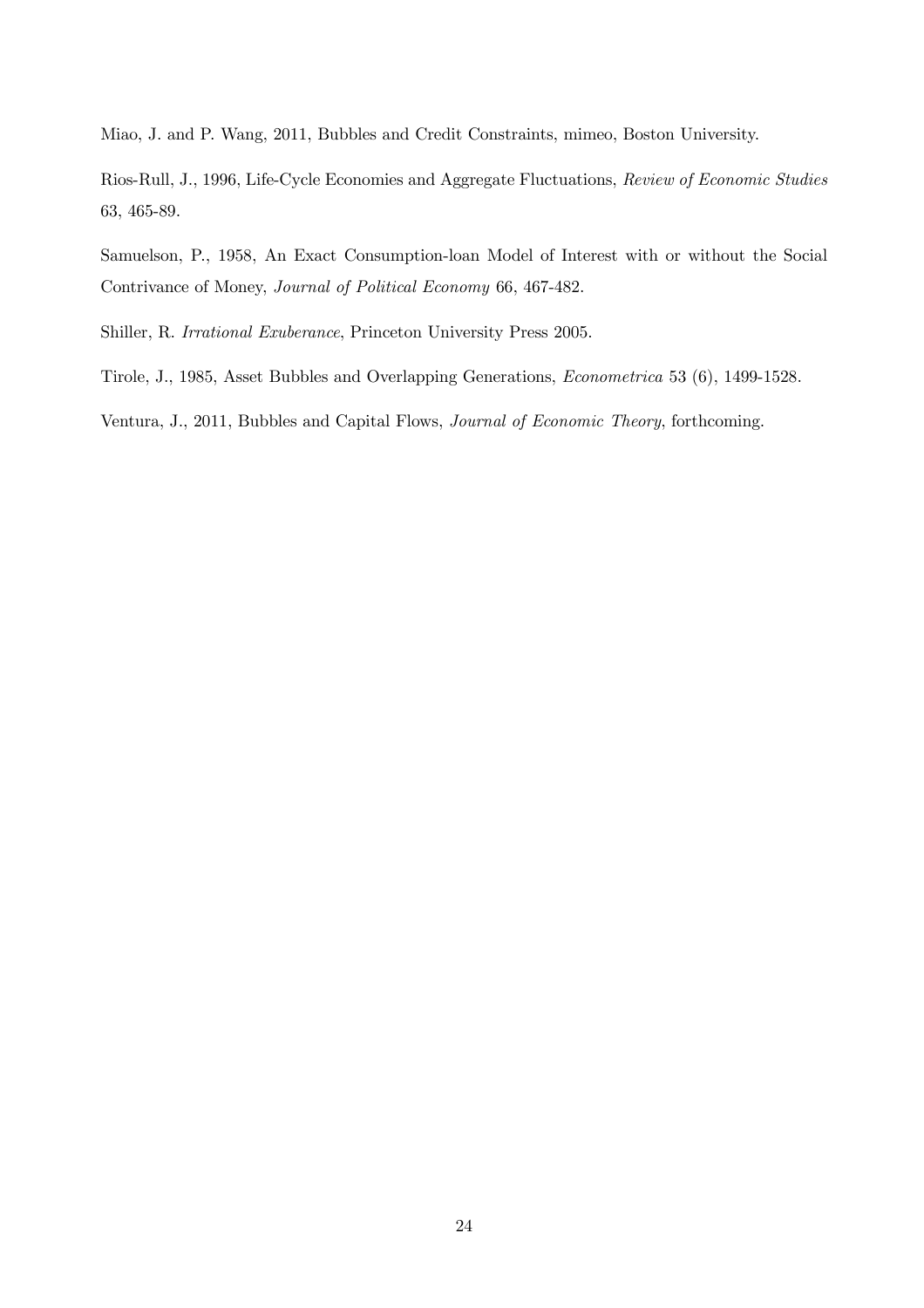# 5 Appendix

| Table 1: Parameter values for figures |                                               |                |                                |
|---------------------------------------|-----------------------------------------------|----------------|--------------------------------|
| Parameter                             | Description                                   | Value          | Shock                          |
| $\alpha$                              | Capital Share                                 | 2/3            |                                |
| $\gamma$                              | Risk Aversion Coefficient                     | $\overline{2}$ | $\gamma'=8$                    |
| $A^Q$                                 | <b>Total Factor Productivity</b>              | 3              | $A^{Q'} = [2.9841, 3.0159]$    |
| $A^K$                                 | <b>Investment Productivity</b>                | 3.75           | $A^{K} = [3.75, 3.8]$          |
| $\overline{x}$                        | Initial bubble                                | 0.02           | $\overline{x}' = [0.02, 0.05]$ |
| $\boldsymbol{n}$                      | Growth Rate of Bubble                         | 0.14           | $n' = [0.0830, 0.1970]$        |
| $\pi_{LL}$                            | Probability of remaining in low bubble state  | 0.85           |                                |
| $\pi_{HH}$                            | Probability of remaining in high bubble state | 0.95           |                                |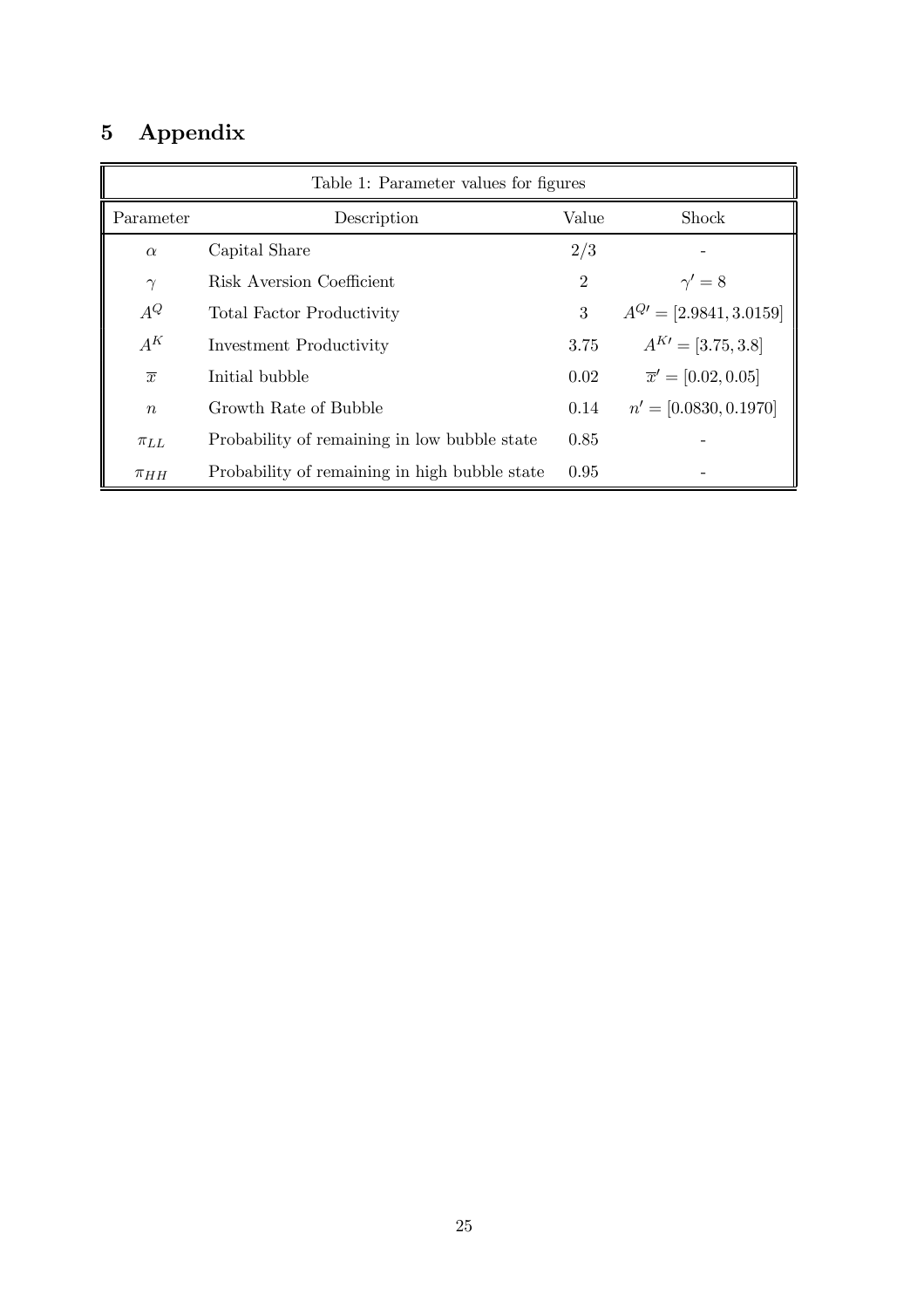

Figure 1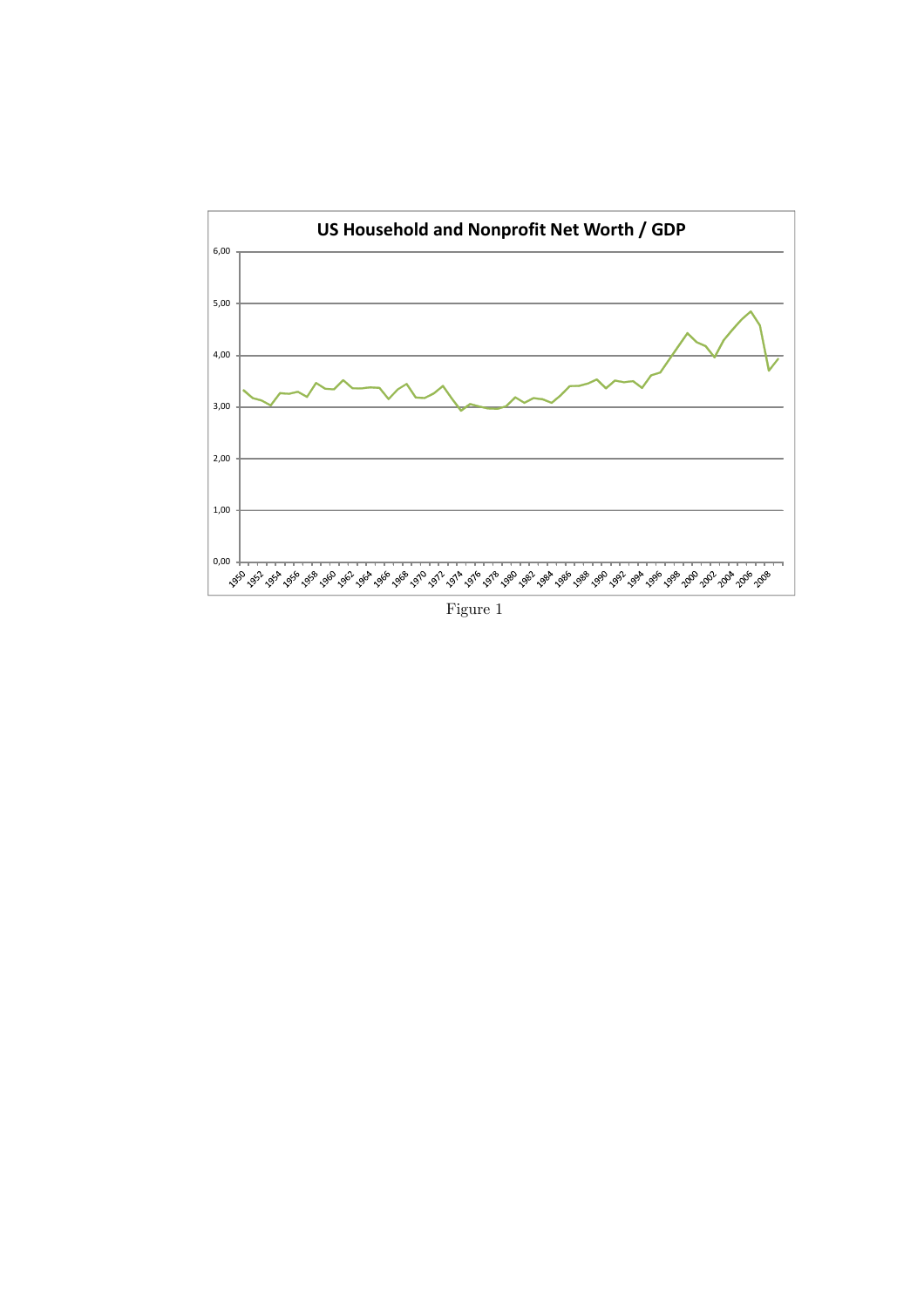

Figure 2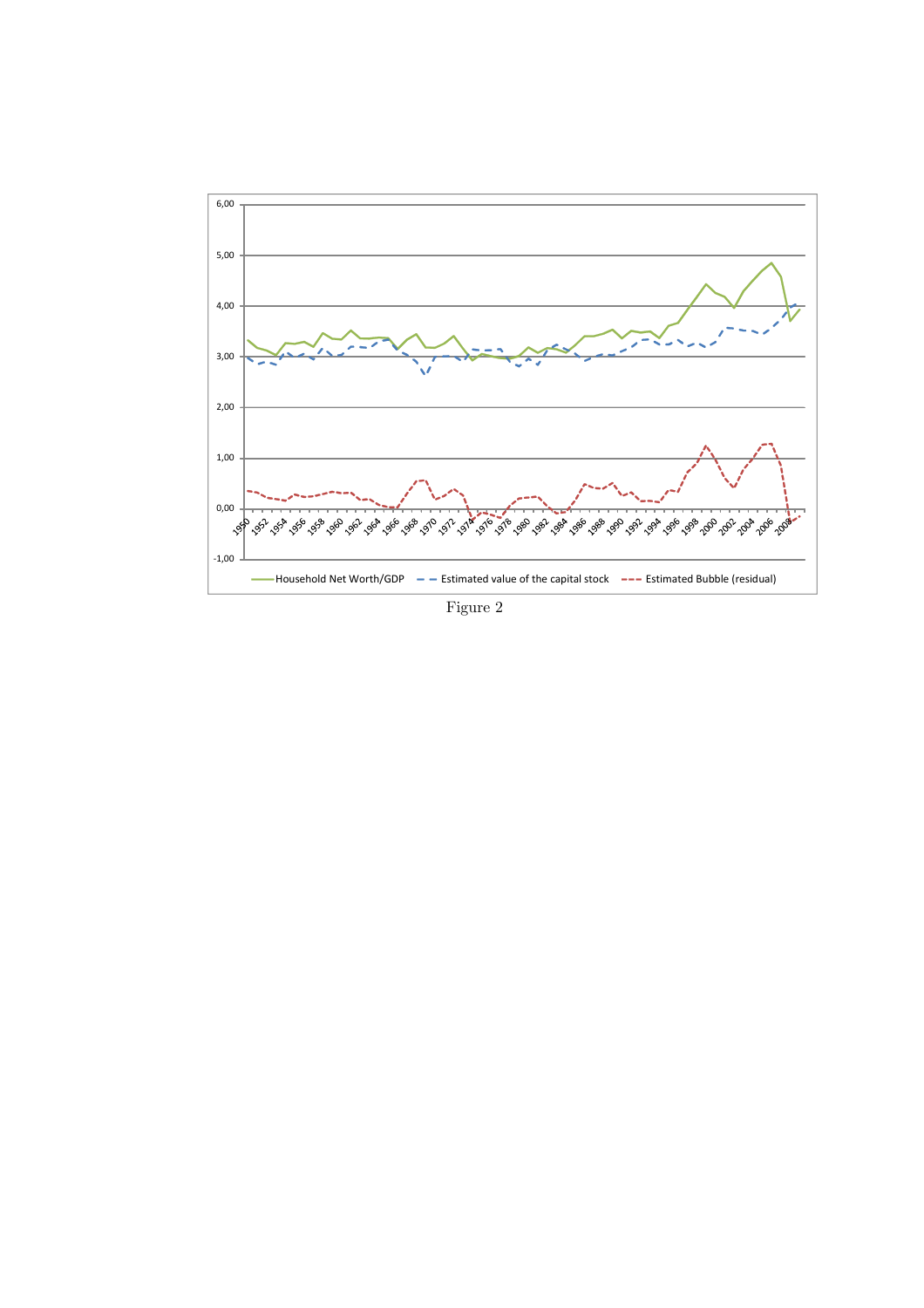

Figure 3: Deterministic steady state, with and without bubble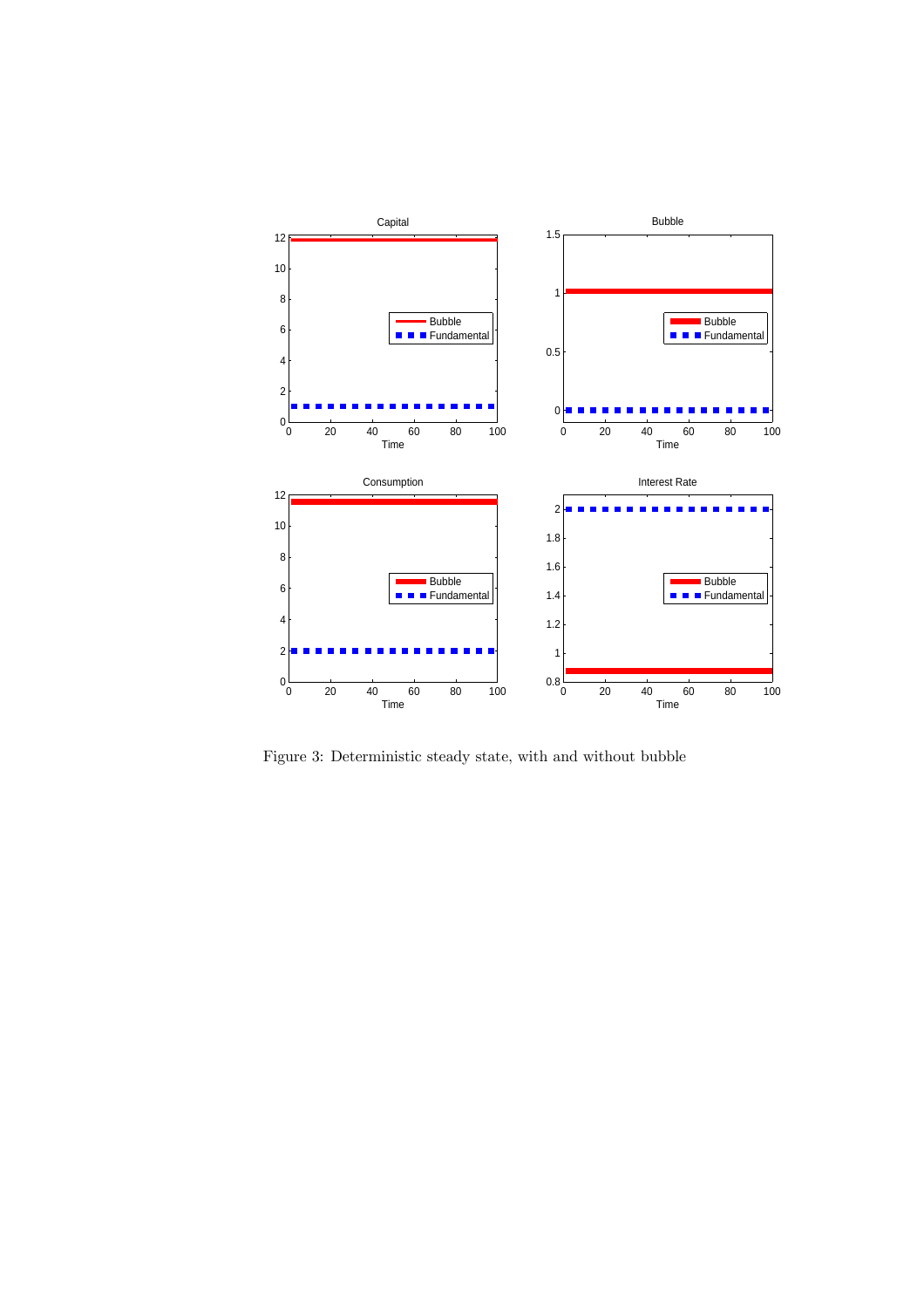

Figure 4: Deterministic bubble and shocks to  ${\cal A}^Q.$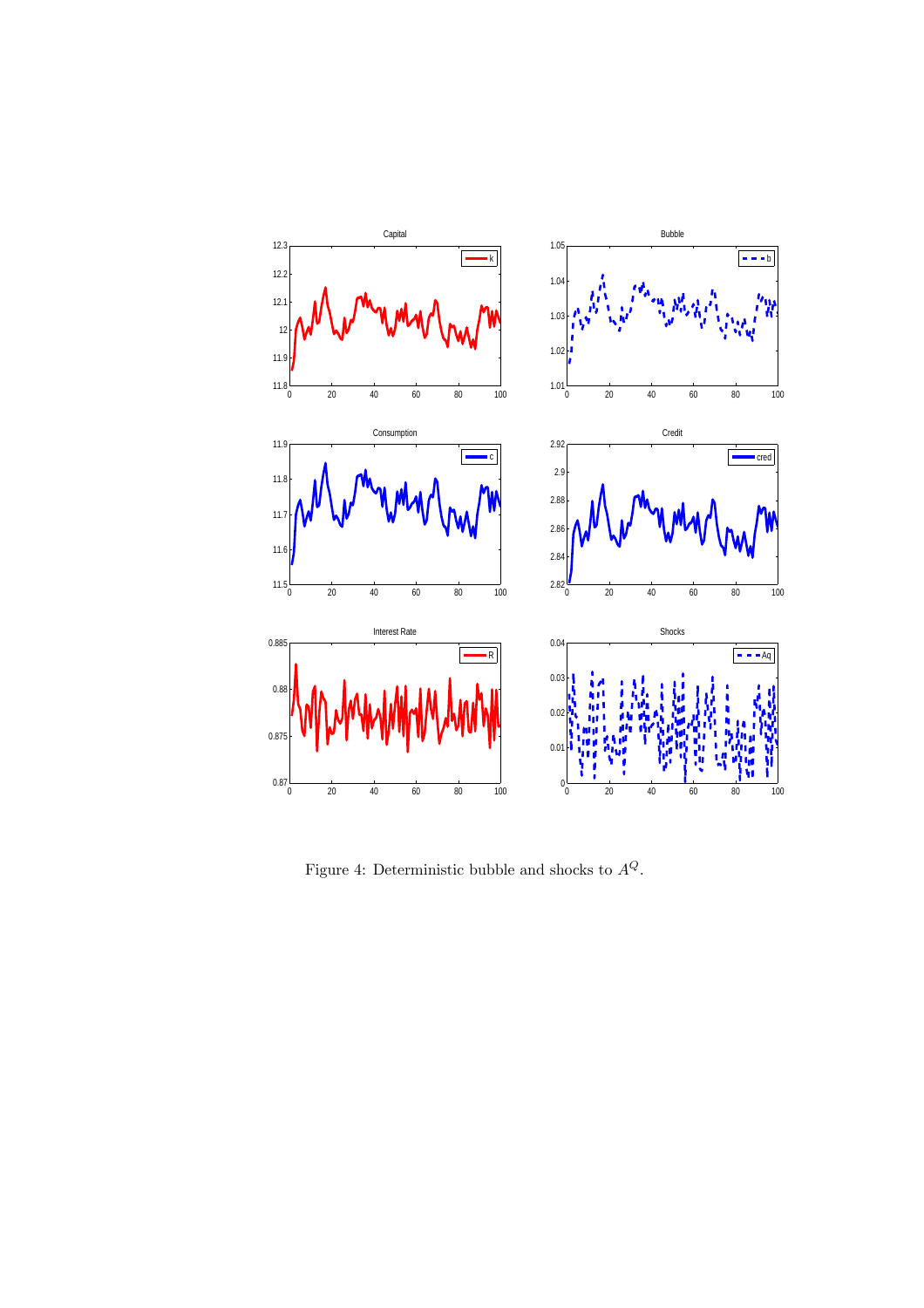

Figure 5: Deterministic bubble and shocks to  ${\cal A}^K$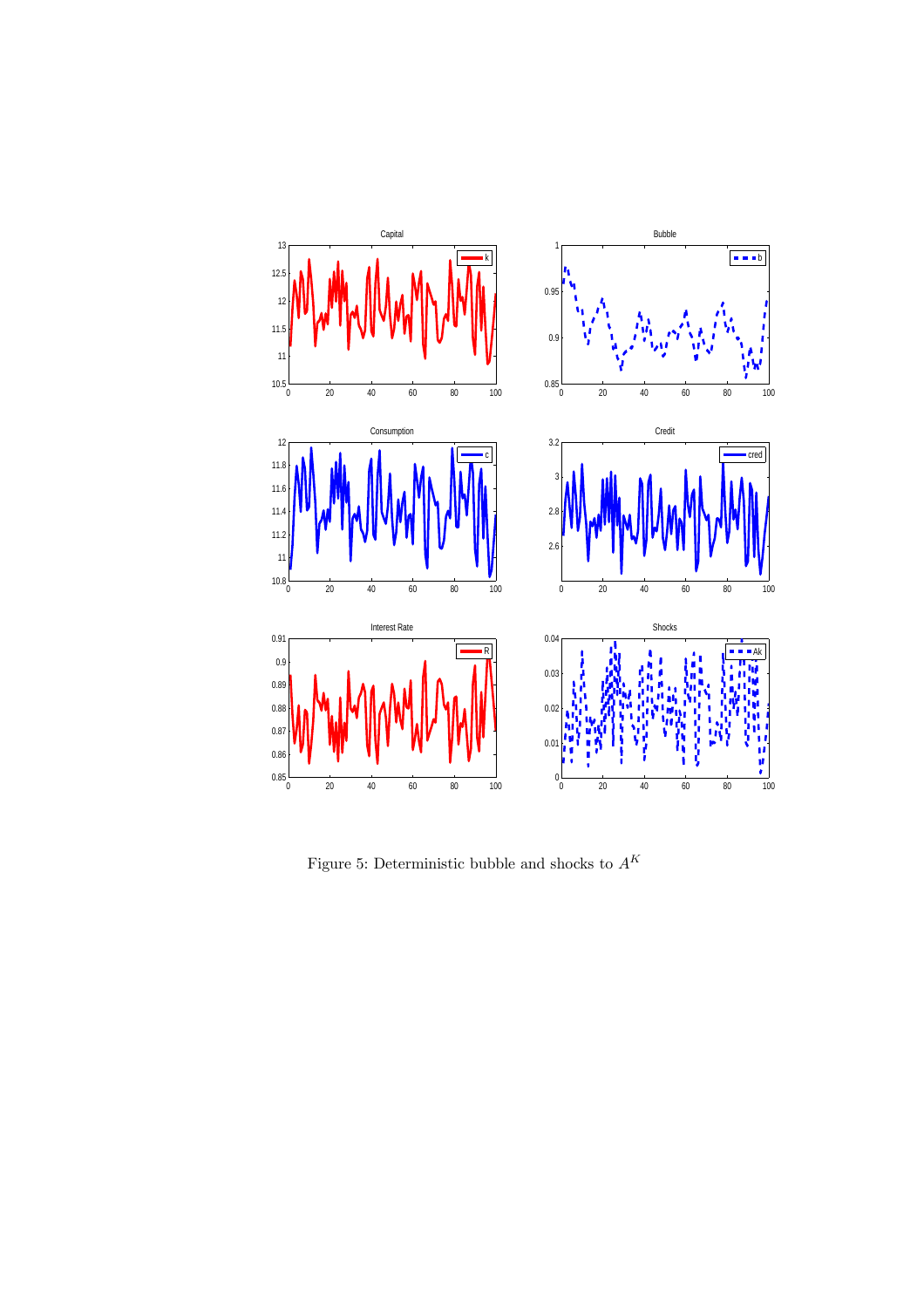

Figure 6: Bubble shocks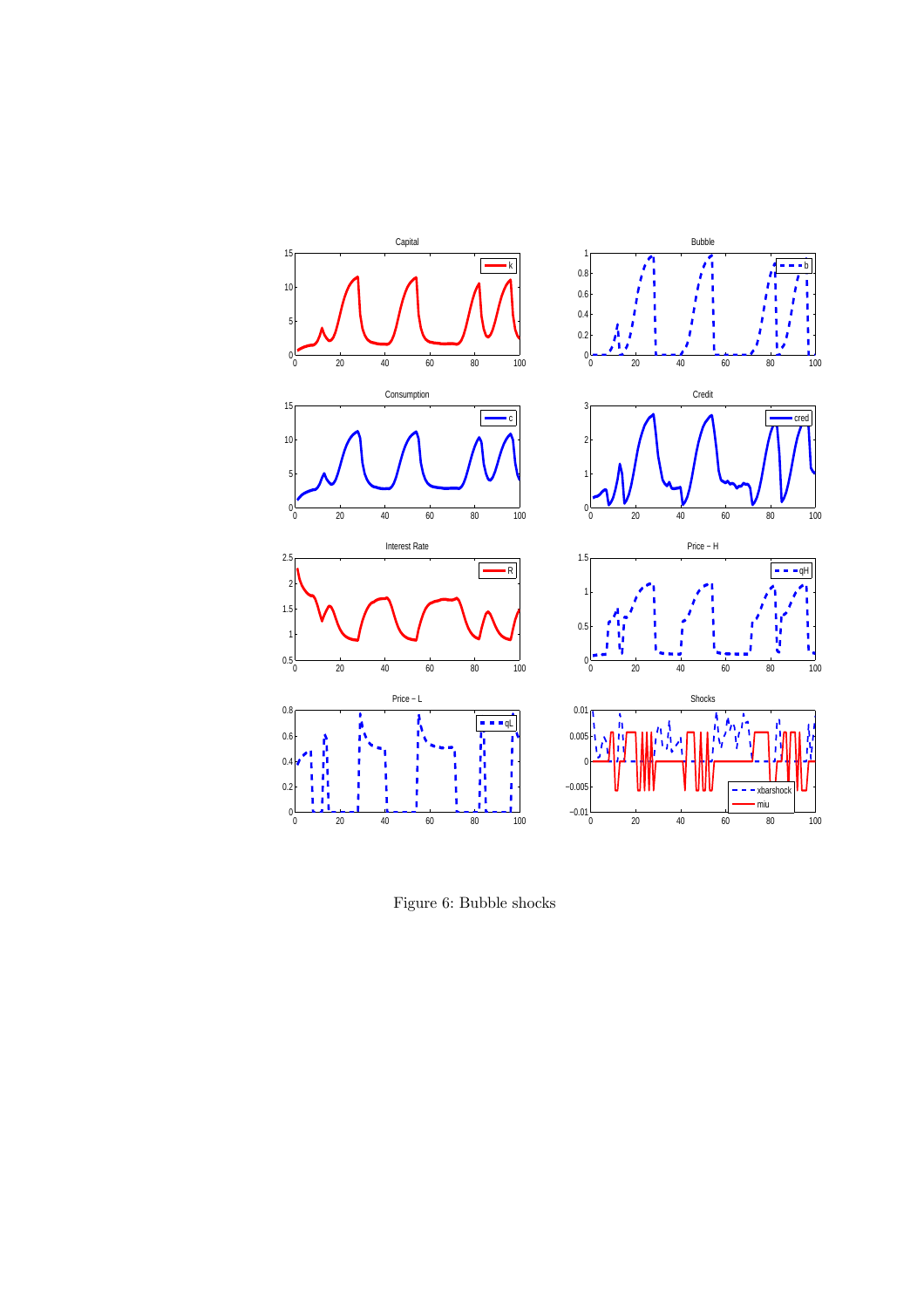

Figure 7: A bubbly event.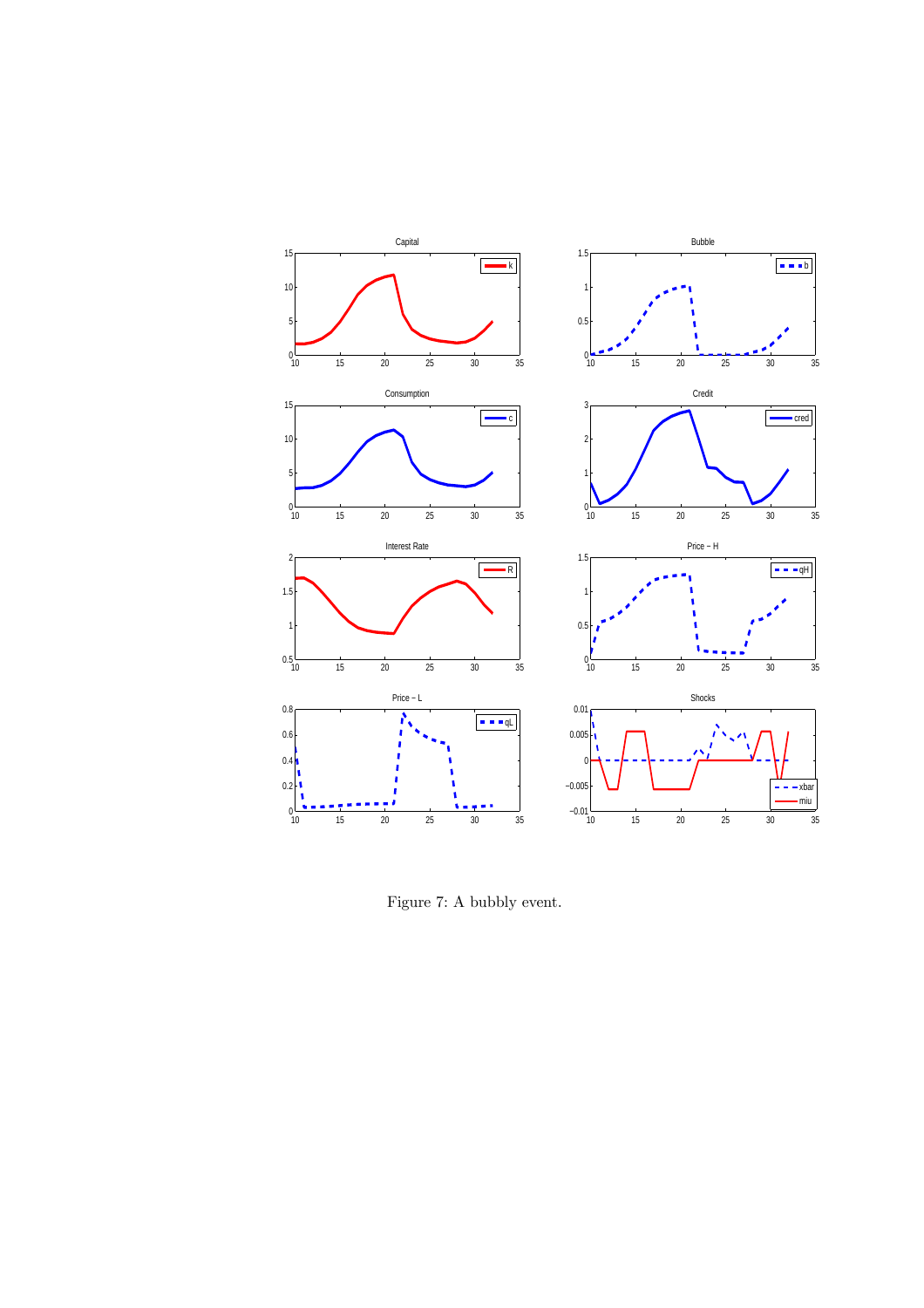

Figure 8: Bubble shocks and risk aversion.